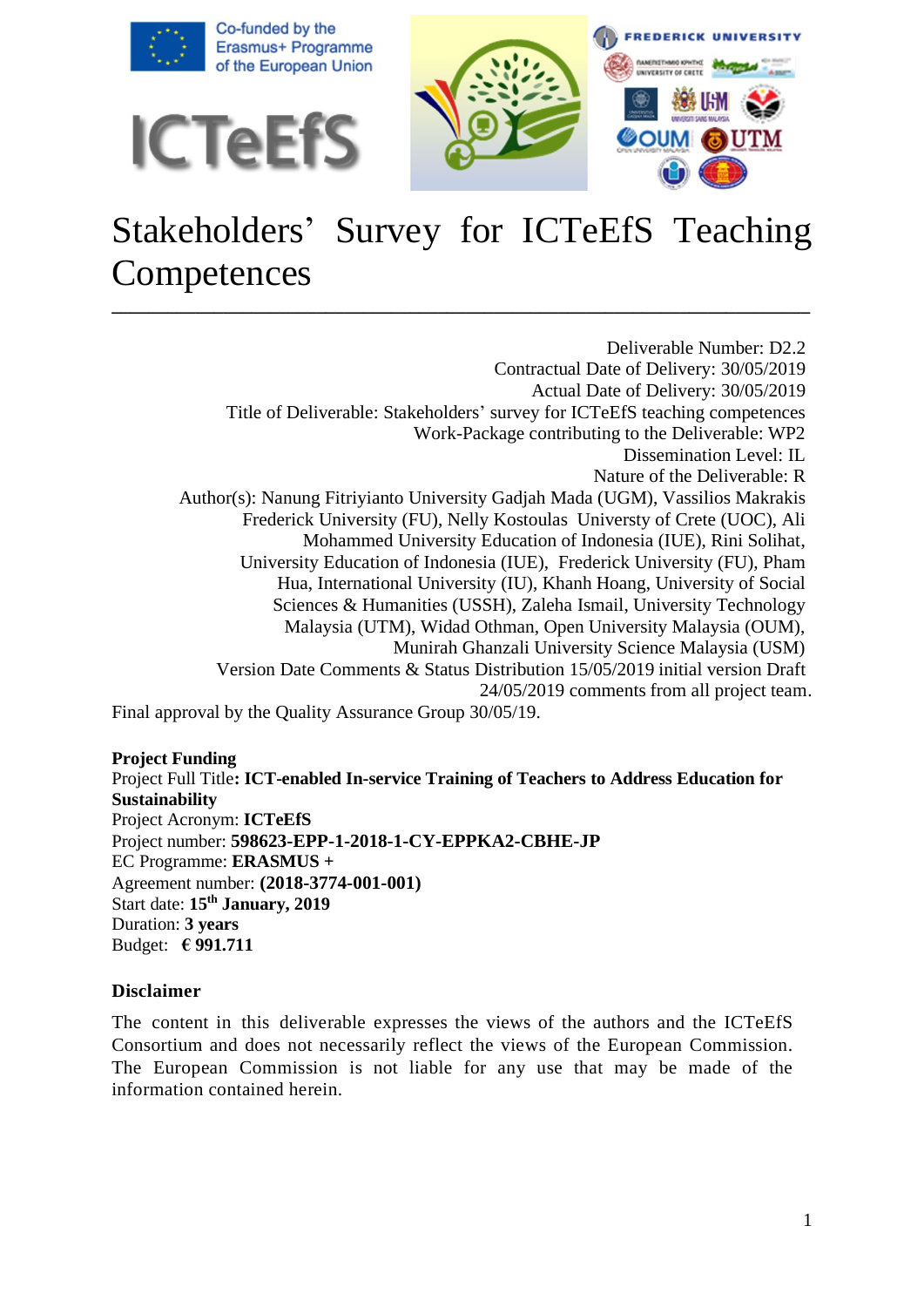### **Executive Summary**

This deliverable reports in detail about the processes for constructing and validating the stakeholders' survey instruments and other qualitative tools for collecting data on ICTeEfS competences. The procedures for the carrying out of the survey, the situation analysis of data, interpretation and the final results of the survey and how they will be used for infusing ICTeEfS teaching content in the teacher education curricula and the in-service teacher training.

A questionnaire for students and ICT teacher coordinators in the partner countries' universities was developed by the Project Coordinator Vassilios Makrakis (Frederick University) and Nelly Kostoulas (University of Crete). The questionnaires aimed to gather data on key concepts related to the capacity building and other data that is useful in developing capacity building interventions as well as course curriculum revision and development t to address ICTeEfS.

Both questionnaires were thoroughly discussed during the kick-off meeting and validated. The final questionnaires were disseminated to all partner universities. They were translated into the national languages and distributed to the target groups.

The total sample of students that participated in the survey across all the seven partner universities reached up to 1497 students.

| University Science Malaysia                               | 240 (16%)     |
|-----------------------------------------------------------|---------------|
| University Technology Malaysia                            | 125(8%)       |
| Open University Malaysia                                  | 61 (4%)       |
| Indonesian University of Education,                       | $156(10\%)$   |
| University Gadjah Mada (UGM)                              | 218 (15%)     |
| <b>International University Vietnam</b>                   | 531 (36%)     |
| University of Social Sciences & Humanities (USSH) Vietnam | $166(11\%)$ . |

Among the 1497 undergraduate students, 60% come from the 1<sup>st</sup> year of study and the rest 40% from the last year. In terms of subjects, 87% are related to the fields of education and the remaining 13% come from sciences. In terms of gender, 65% are females, reflecting the student majority in the fields of education.

The students' knowledge of ICTs is ranging from sufficient to excellent by 83% and only 2% declared poor knowledge and 15% minimal. A similar trend is found in terms of knowledge related Education for Sustainable Development and knowledge in merging ICT with Education for Sustainable Development.

The number ICT teacher coordinators reached up to 1815, of whom the majority (No= 1253) or 69% comes from the three partner institutions in Malaysia as expected, followed-up by the two institutions in Indonesia (No= 360 or 20%) and the two institutions in Vietnam (202 or 11%). These proportions also reflect the educational policy in the partner countries regarding the function of ICT teacher coordinators. In terms of gender, 40% are males and 60% females. 39% of the ICT teacher coordinators are functioning now, 10% were functioning in the past as ICT coordinators, but 51% of the participants identify themselves as ICT-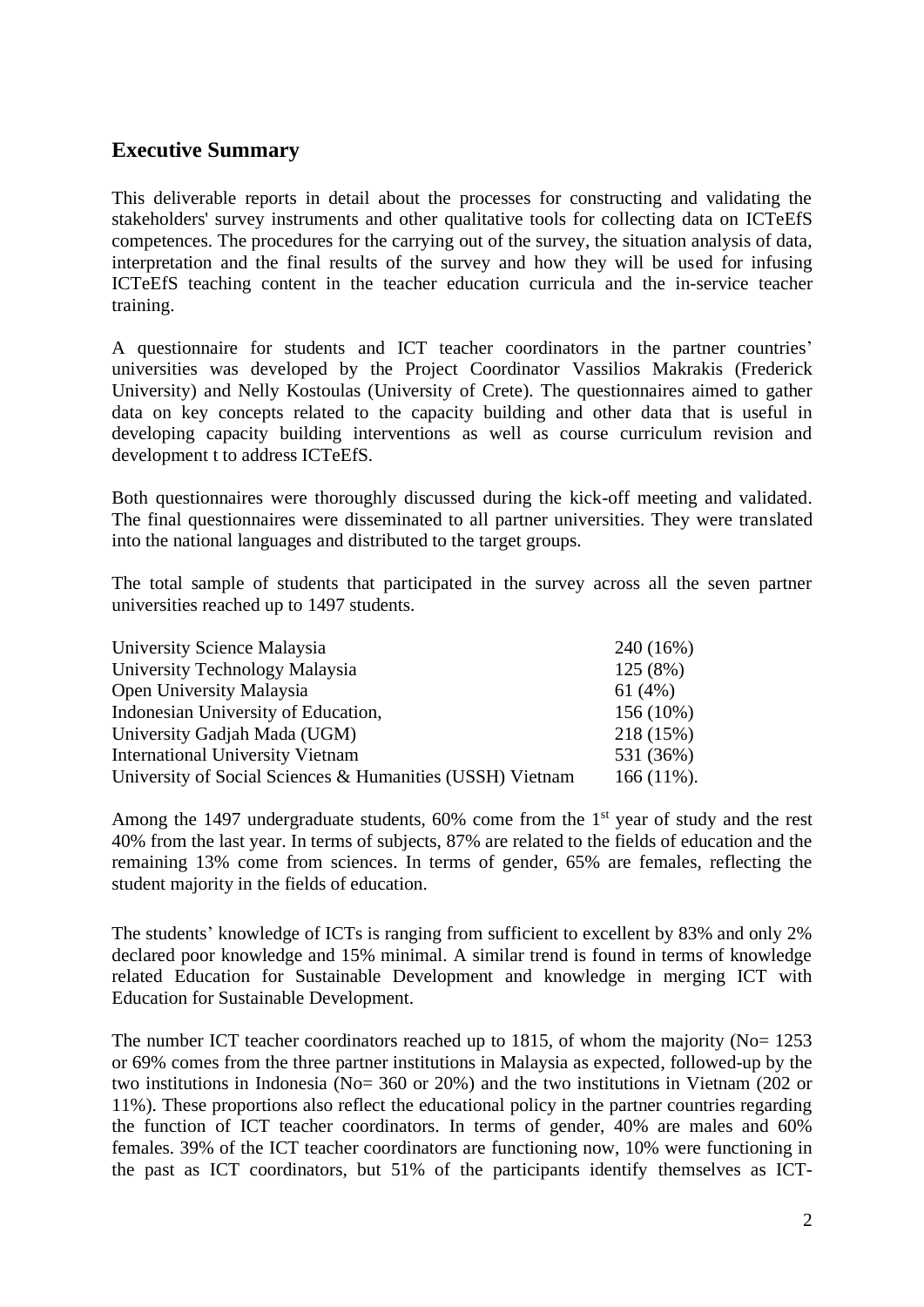experienced teachers. The majority (56%) are working in the primary school education and most of all the teachers responding in the survey have graduated from teacher education institutions (76%), while 9% graduated from Computer Sciences 12% from applied sciences and 3% from other academic fields.

In terms of geographical distribution, 43% of the teachers work in urban areas, 30% in rural areas and 27% in semi-urban areas. 40% of them have teaching experience from 15 years and up, followed by 28% between 10-14, 20% 5-9 and 12% under 4 years. On the contrary, the majority (37% ) has been involved in teaching with ICTs less than 4 years, followed-up by 32% between 5-9, 20% 10-14 and 11% up to 15 years. 53% of them are knowledgeable about Education for Sustainability above the average to excellent, while only 3% declared poor knowledge. 55% has also declared sufficient knowledge on merging ICTeEfS, 18% more than sufficient and 27% below minimal.

In the following we present the results of the key structures composed in the student and teacher questionnaires such as education received from their academic fields in relation to ICTeEfS, the sustainability justice, teacher competences needed for sustainability justice, school policies and practices as well as school infrastructures related to ICTeEfS. The results of these two surveys provide valuable information that will be taken into consideration the design, development, implementation, and evaluation of the ICTeEfS project activities.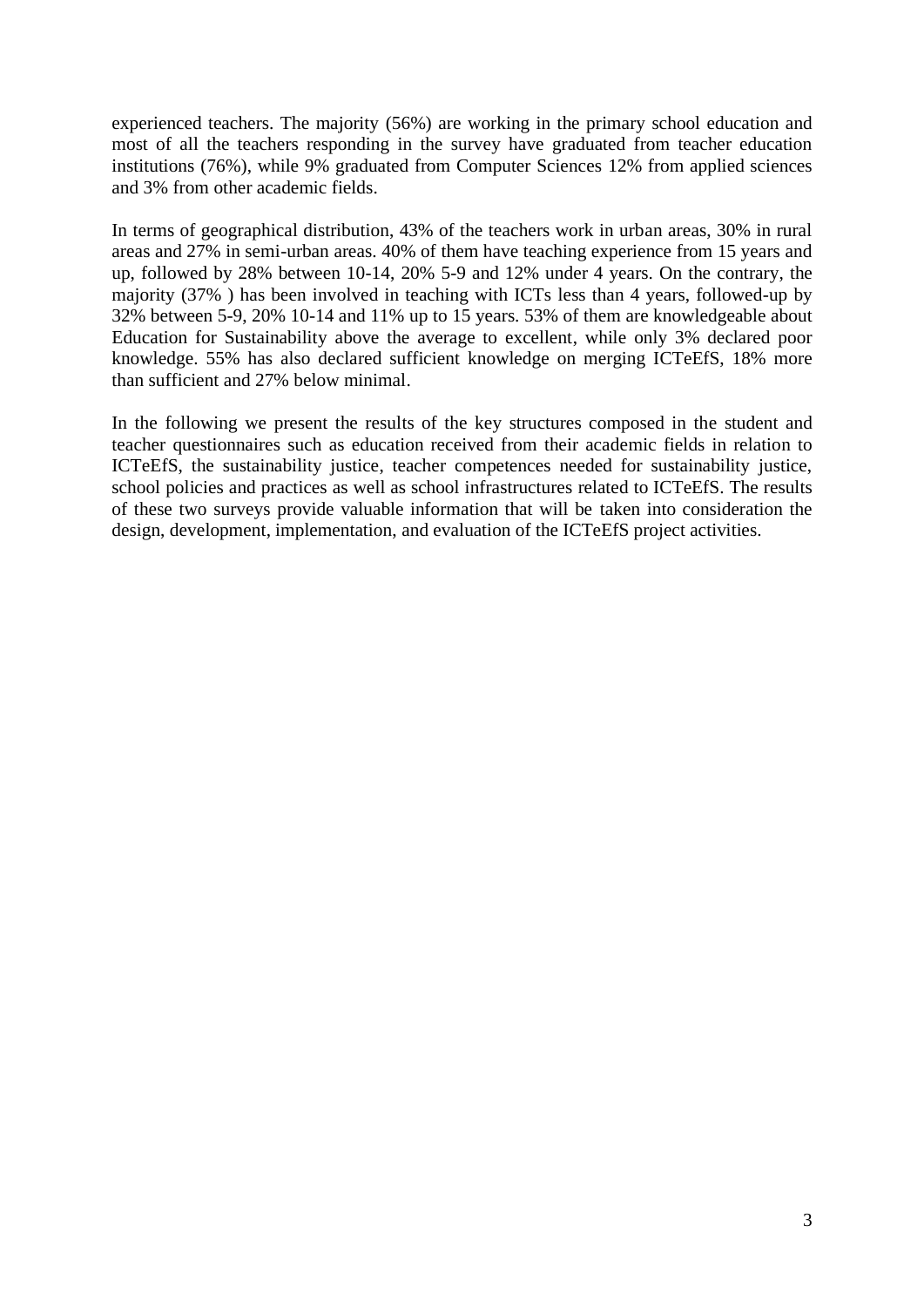







### **UNDERGRADUATE STUDENTS SURVEY**

| Rate the extent to which you have done<br>the following                                                                                                         | <b>MEAN</b><br>(S.D.) | Not at<br>all<br>(1) | To a<br>slight<br>extent<br>(2) | To a<br>moderate<br>extent<br>(3) | $To\ a$<br>large<br>extent | $\boldsymbol{To}$ a<br>great<br>extent |
|-----------------------------------------------------------------------------------------------------------------------------------------------------------------|-----------------------|----------------------|---------------------------------|-----------------------------------|----------------------------|----------------------------------------|
| V8 I have learned to use interactive<br>methods enabled by ICTs to discuss local<br>environmental and social issues.                                            | 2,92<br>(1,03)        | 159<br>$(11\%)$      | 271<br>(19%)                    | 575<br>$(41\%)$                   | 340<br>(24%)               | 65<br>(5%)                             |
| V9 I have learned to use ICTs to engage<br>my future learners in studying local and<br>global issues.                                                           | 2,92<br>(1,10)        | 202<br>(14%)         | 238<br>(17%)                    | 502<br>(36%)                      | 401<br>(28%)               | 63<br>(5%)                             |
| V10 I have learned to use ICTs in ways<br>that could strengthen my future learners'<br>participation in activities outside the<br>classroom.                    | 2,99<br>(1,08)        | 177<br>(13%)         | 229<br>(16%)                    | 496<br>(35%)                      | 442<br>(32%)               | 61<br>(4%)                             |
| V11 I have used ICTs in ways that could<br>enhance my future learners' knowledge on<br>local problems.                                                          | 3,02<br>(1,04)        | 150<br>$(10\%)$      | 266<br>(18%)                    | 543<br>(36%)                      | 460<br>(31%)               | 69<br>(5%)                             |
| V12 I have learned to use various learning<br>resources that cut across issues related to<br>sustainable development with the support<br>of ICTs.               | 3,24<br>(1,03)        | 94<br>(6%)           | 224<br>(15%)                    | 547<br>(37%)                      | 475<br>(32%)               | 147<br>$(10\%)$                        |
| V13 I have learned to use my future<br>learners' life experiences to develop their<br>knowledge and skills in using ICTs.                                       | 2,99<br>(1,06)        | 165<br>(11%)         | 273<br>(18%)                    | 546<br>(37%)                      | 430<br>(29%)               | 78<br>(5%)                             |
| V14 I have learned to use ICTs as a means<br>to integrate my future learners' life<br>experiences on tackling sustainability<br>issues, such as climate change. | 2,90<br>(1,08)        | 205<br>(14%)         | 273<br>(18%)                    | 535<br>(36%)                      | 420<br>(28%)               | 59<br>(4%)                             |
| V15 I have learned to adjust educational<br>content so that it becomes relevant to my<br>future learners' life outside the school.                              | 2,99<br>(1,09)        | 181<br>(12%)         | 254<br>(17%)                    | 546<br>(37%)                      | 420<br>(28%)               | 91<br>(6%)                             |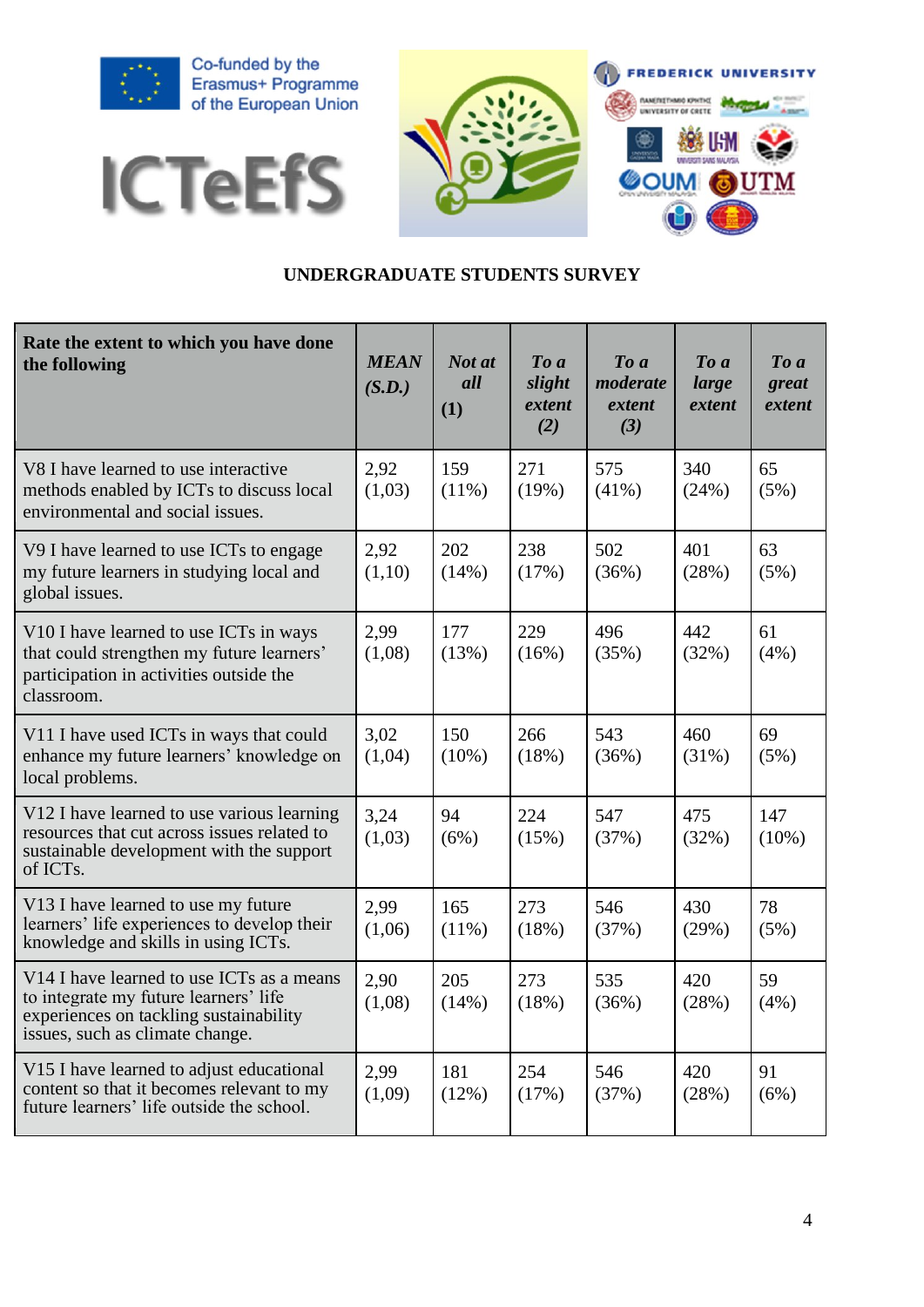| Rate the extent to which you have done<br>the following                                                                                             | <b>MEAN</b><br>(S.D.) | Not at<br>all<br>(1) | $\boldsymbol{To}$ $\boldsymbol{a}$<br>slight<br>extent<br>(2) | $\boldsymbol{To}$ $\boldsymbol{a}$<br>moderate<br>extent<br>(3) | $\boldsymbol{To}$ a<br>large<br>extent | $\boldsymbol{To}$ $\boldsymbol{a}$<br>great<br>extent |
|-----------------------------------------------------------------------------------------------------------------------------------------------------|-----------------------|----------------------|---------------------------------------------------------------|-----------------------------------------------------------------|----------------------------------------|-------------------------------------------------------|
| V <sub>16</sub> I have used ICT <sub>s</sub> in ways that could<br>promote my future learners' active<br>involvement in solving real-life problems. | 3,02<br>(1,11)        | 181<br>$(12\%)$      | 251<br>(17%)                                                  | 532<br>(36%)                                                    | 419<br>(28%)                           | 109<br>(7%)                                           |

| Rate the extent to which you have done<br>the following                                                                  | <b>MEAN</b><br>(S.D.) | Not at<br>all(1)          | To a<br>slight<br>extent<br>(2) | To a<br>moderate<br>extent<br>(3) | To a<br>large<br>extent<br>(4) | To a<br>great<br>extent<br>(5) |
|--------------------------------------------------------------------------------------------------------------------------|-----------------------|---------------------------|---------------------------------|-----------------------------------|--------------------------------|--------------------------------|
| V17 I like to think over what I have been<br>doing and consider alternative ways of<br>doing things.                     | 3,65<br>(0, 84)       | 6<br>$(0\%)$              | 139<br>$(9\%)$                  | 430<br>(29%)                      | 709<br>(48%)                   | 203<br>(14%)                   |
| V18 I often reflect on my actions to see<br>whether I could have improved on what I<br>did.                              | 3,77<br>(0, 84)       | $\overline{3}$<br>$(0\%)$ | 115<br>$(8\%)$                  | 374<br>(25%)                      | 732<br>(49%)                   | 267<br>(18%)                   |
| V19 I often re-appraise my experience so I<br>can learn from it and improve for my next<br>performance.                  | 3,76<br>(0, 84)       | 5<br>$(0\%)$              | 99<br>(7%)                      | 401<br>(27%)                      | 715<br>(48%)                   | 263<br>(18%)                   |
| V20 I often step back and reflect on what I<br>am thinking to determine whether I might<br>be missing something.         | 3,63<br>(0, 85)       | 8<br>$(1\%)$              | 124<br>$(8\%)$                  | 490<br>(33%)                      | 649<br>(44%)                   | 214<br>(14%)                   |
| V21 I frequently stop to think about where<br>I might be going wrong or right.                                           | 3,54<br>(0,93)        | 16<br>$(1\%)$             | 193<br>(13%)                    | 473<br>(32%)                      | 578<br>(39%)                   | 220<br>(15%)                   |
| V22 As a result of my reflection back I<br>have changed the way of my thinking and<br>behavior.                          | 3,63<br>(0, 83)       | 6<br>$(0\%)$              | 115<br>$(8\%)$                  | 506<br>(34%)                      | 662<br>(44%)                   | 202<br>(14%)                   |
| V23 Reflecting on what I was thinking and<br>doing has challenged some of my firmly<br>held ideas, values and practices. | 3,42<br>(0, 83)       | $\overline{7}$<br>$(0\%)$ | 179<br>(12%)                    | 604<br>$(41\%)$                   | 560<br>(38%)                   | 130<br>$(9\%)$                 |
| V24 Reflecting critically on my own<br>values and practices has motivated me to<br>change.                               | 3,60<br>(0, 83)       | 6<br>$(1\%)$              | 123<br>$(8\%)$                  | 509<br>(34%)                      | 659<br>(44%)                   | 189<br>(13%)                   |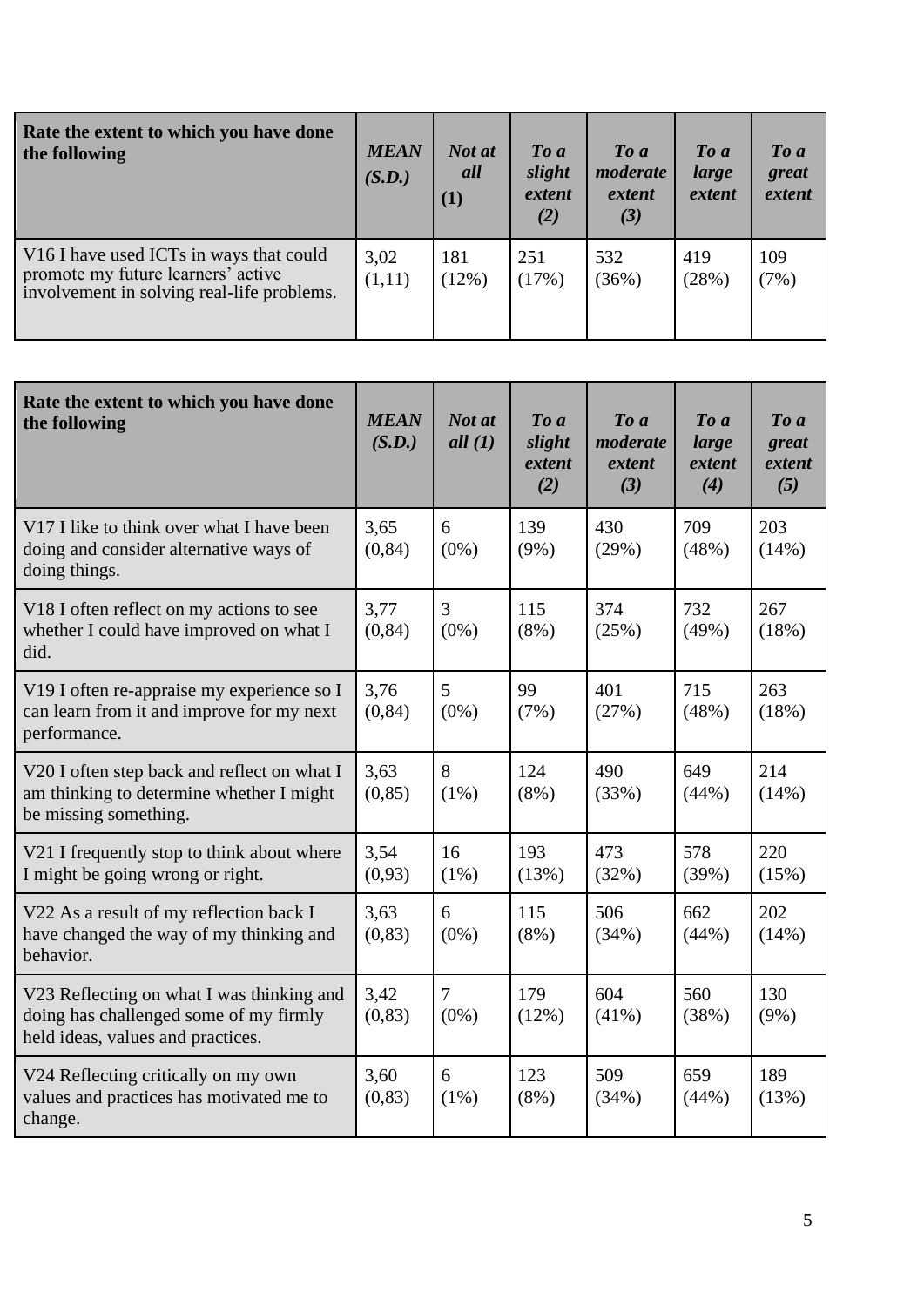| Rate the extent to which you have done<br>the following                                                                                 | <b>MEAN</b><br>(S.D.) | Not at<br>all $(1)$       | $\boldsymbol{To}$ $\boldsymbol{a}$<br>slight<br>extent<br>(2) | $\boldsymbol{To} \boldsymbol{a}$<br>moderate<br>extent<br>(3) | $\boldsymbol{To}$ a<br>large<br>extent<br>(4) | $\boldsymbol{To}$ a<br>great<br>extent<br>(5) |
|-----------------------------------------------------------------------------------------------------------------------------------------|-----------------------|---------------------------|---------------------------------------------------------------|---------------------------------------------------------------|-----------------------------------------------|-----------------------------------------------|
| V25 Thanks to my reflection, I discovered<br>faults in what I had previously believed to<br>be right and re-considered them for change. | 3,74<br>(0, 84)       | $\overline{4}$<br>$(0\%)$ | 106<br>(7%)                                                   | 426<br>(29%)                                                  | 692<br>(46%)                                  | 262<br>(18%)                                  |
| V26 Reflecting on my previous thoughts,<br>beliefs and practices has motivated me not<br>take things for granted.                       | 3,68<br>(0, 87)       | 3<br>$(0\%)$              | 127<br>$(9\%)$                                                | 459<br>$(31\%)$                                               | 641<br>(43%)                                  | 253<br>(17%)                                  |
| V27 Reflecting critically on other people's<br>actions and behaviors increased my<br>responsibility of their own actions.               | 3,57<br>(0, 85)       | 7<br>$(0\%)$              | 158<br>$(11\%)$                                               | 472<br>(32%)                                                  | 675<br>(45%)                                  | 173<br>(12%)                                  |

| How much do you agree with the<br>following statements                                                    | <b>MEAN</b><br>(S.D.) | <b>Disagree</b><br>strongly<br>(I) | <b>Disagree</b><br>(2) | <b>Neither</b><br>agree or<br>disagree<br>(3) | Agree<br>(4)    | Agree<br>strongly<br>(5) |
|-----------------------------------------------------------------------------------------------------------|-----------------------|------------------------------------|------------------------|-----------------------------------------------|-----------------|--------------------------|
| V28 When I see injustice and do nothing                                                                   | 3,84                  | 36                                 | 108                    | 284                                           | 688             | 373                      |
| about it, I feel guilty.                                                                                  | (0,96)                | (3%)                               | (7%)                   | (19%)                                         | (46%)           | (25%)                    |
| V29 Helping those less fortunate than me                                                                  | 3,89                  | 17                                 | 54                     | 366                                           | 694             | 362                      |
| will change my life.                                                                                      | (0, 85)               | $(1\%)$                            | (4%)                   | (25%)                                         | (46%)           | (24%)                    |
| V30 I appreciate the presence of refugees                                                                 | 3,46                  | 52                                 | 137                    | 561                                           | 558             | 182                      |
| and immigrants in my city.                                                                                | (0, 94)               | $(4\%)$                            | $(9\%)$                | (38%)                                         | (37%)           | (12%)                    |
| V31 The public expression of the identity<br>of the culturally different should be<br>limited.            | 3,53<br>(1,02)        | 50<br>(3%)                         | 181<br>(12%)           | 446<br>$(30\%)$                               | 560<br>(38%)    | 252<br>(17%)             |
| V32 All groups should feel the need and<br>the right to express their peculiarity in the<br>public space. | 3,78<br>(0, 82)       | 17<br>$(1\%)$                      | 63<br>(4%)             | 407<br>(27%)                                  | 746<br>$(50\%)$ | 261<br>(18%)             |
| V33 Resources should be distributed so                                                                    | 3,94                  | 23                                 | 63                     | 323                                           | 659             | 424                      |
| that everyone can live a decent life.                                                                     | (0,90)                | (2%)                               | (4%)                   | (22%)                                         | (44%)           | (28%)                    |
| V34 Members of the different groups                                                                       | 4,09                  | 15                                 | 46                     | 235                                           | 680             | 512                      |
| should be treated equally                                                                                 | (0, 84)               | $(1\%)$                            | (3%)                   | (16%)                                         | (46%)           | (34%)                    |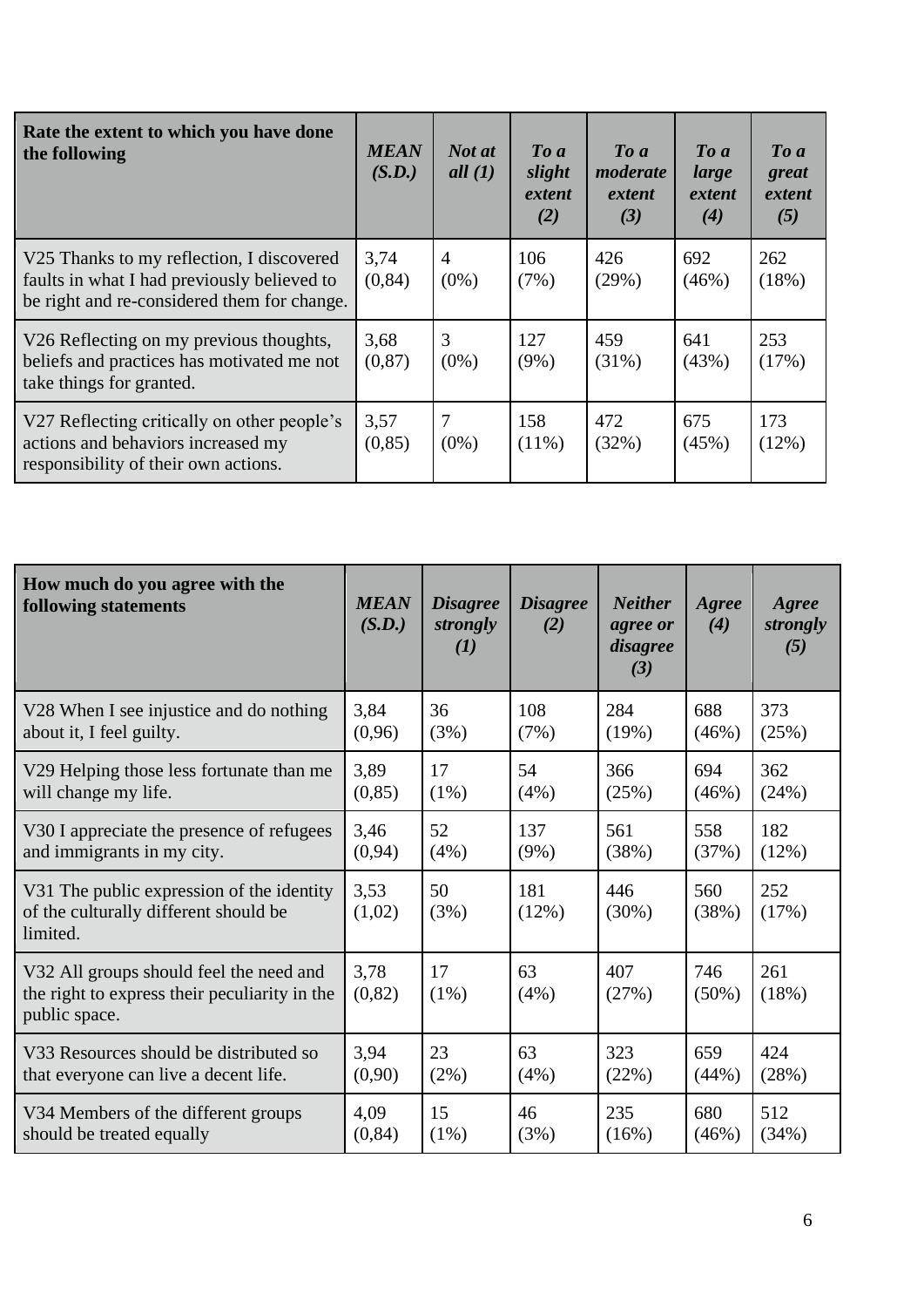| How much do you agree with the<br>following statements                                                                             | <b>MEAN</b><br>(S.D.) | <b>Disagree</b><br>strongly<br>(I) | <b>Disagree</b><br>(2) | <b>Neither</b><br>agree or<br>disagree<br>(3) | Agree<br>(4)    | Agree<br>strongly<br>(5) |
|------------------------------------------------------------------------------------------------------------------------------------|-----------------------|------------------------------------|------------------------|-----------------------------------------------|-----------------|--------------------------|
| V35 All people should be equally<br>exposed to environmental pollution and<br>risks.                                               | 3,54<br>(1,33)        | 185<br>(12%)                       | 139<br>$(9\%)$         | 286<br>(19%)                                  | 439<br>(30%)    | 439<br>(30%)             |
| V36 An alternative to the minimum wage<br>could be a salary that calculates a decent<br>standard of living.                        | 3,83<br>(0, 94)       | 38<br>(2%)                         | 85<br>(6%)             | 329<br>(22%)                                  | 686<br>(46%)    | 354<br>(24%)             |
| V37 All people must have the opportunity<br>to participate in decisions that can<br>influence them.                                | 4,20<br>(0,77)        | 6<br>$(1\%)$                       | 34<br>(2%)             | 184<br>(12%)                                  | 694<br>(47%)    | 573<br>(38%)             |
| V38 Economic activity should be within<br>the bounds of morality.                                                                  | 3,95<br>(0, 83)       | 16<br>$(1\%)$                      | 42<br>(3%)             | 329<br>(22%)                                  | 711<br>(48%)    | 391<br>(26%)             |
| V39 It is an act of life for me to struggle<br>to build a just and sustainable world.                                              | 3,88<br>(0, 82)       | 17<br>$(1\%)$                      | 43<br>(3%)             | 370<br>(25%)                                  | 734<br>(49%)    | 326<br>(22%)             |
| V40 I can make the difference for a better<br>future.                                                                              | 3,91<br>(0,79)        | 11<br>(1%)                         | 35<br>(2%)             | 359<br>(24%)                                  | 753<br>$(51\%)$ | 334<br>(22%)             |
| V41 I feel that we have to claim the<br>common good through our active action<br>on an individual and collective level.            | 4,01<br>(0,77)        | 10<br>$(1\%)$                      | 34<br>(2%)             | 268<br>(18%)                                  | 794<br>(53%)    | 381<br>(26%)             |
| V42 The marginalized people must have<br>their own voice in public affairs.                                                        | 3,93<br>(0, 81)       | 14<br>$(1\%)$                      | 44<br>(3%)             | 319<br>(21%)                                  | 761<br>$(51\%)$ | 350<br>(24%)             |
| V43 The interests of today's generations<br>should not be at stake for those who will<br>be born after 50 years.                   | 3,66<br>(1,08)        | 66<br>(4%)                         | 149<br>$(10\%)$        | 366<br>(25%)                                  | 549<br>(37%)    | 358<br>(24%)             |
| V44 We must respect the cultural heritage<br>of others as well as ours.                                                            | 4,23<br>(0, 81)       | 10<br>(1%)                         | 41<br>(3%)             | 169<br>$(11\%)$                               | 643<br>(43%)    | 629<br>(42%)             |
| V45 The right to the goods of nature<br>belongs to everyone.                                                                       | 4,05<br>(0,90)        | 18<br>(1%)                         | 65<br>(4%)             | 266<br>(18%)                                  | 620<br>(42%)    | 522<br>(35%)             |
| V46 Economic prosperity is not an<br>indicator of the wealth we hold, but how<br>well this wealth is distributed in a fair<br>way. | 3,86<br>(0, 88)       | 20<br>(1%)                         | 68<br>(5%)             | 372<br>(25%)                                  | 661<br>(44%)    | 367<br>(25%)             |
| V47 When I buy products that I like at<br>affordable prices, I do not care about<br>where they come from.                          | 3,02<br>(1,19)        | 174<br>(12%)                       | 356<br>(24%)           | 381<br>(25%)                                  | 417<br>(28%)    | 162<br>$(11\%)$          |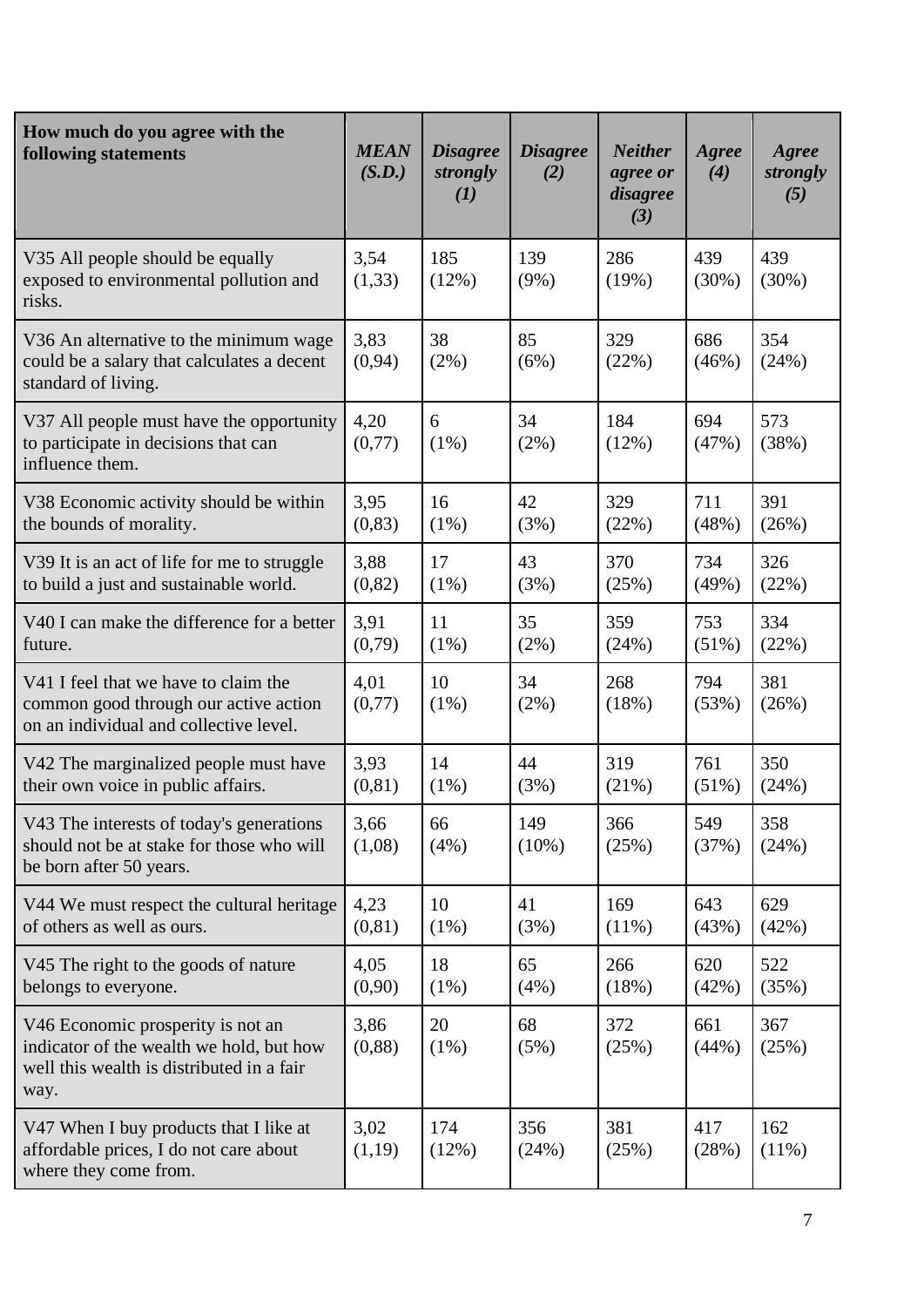| How much do you agree with the<br>following statements                                                                            | <b>MEAN</b><br>(S.D.) | <b>Disagree</b><br>strongly<br>(I) | <b>Disagree</b><br>(2) | <b>Neither</b><br>agree or<br>disagree<br>(3) | Agree<br>(4)    | Agree<br>strongly<br>(5) |
|-----------------------------------------------------------------------------------------------------------------------------------|-----------------------|------------------------------------|------------------------|-----------------------------------------------|-----------------|--------------------------|
| V48 Teaching is more a moral and<br>active engagement than acquiring the<br>knowledge and skills required in the<br>labor market. | 3,58<br>(1,00)        | 54<br>(4%)                         | 152<br>$(10\%)$        | 397<br>(27%)                                  | 642<br>(43%)    | 243<br>(16%)             |
| V49 I believe that learners are not able<br>to go through their own path of learning.                                             | 2,83<br>(1,13)        | 209<br>(14%)                       | 387<br>(26%)           | 428<br>(29%)                                  | 376<br>(25%)    | 87<br>(6%)               |
| V50 I believe that learners cannot<br>change the world.                                                                           | 2,23<br>(1,13)        | 473<br>(32%)                       | 500<br>(33%)           | 269<br>(18%)                                  | 193<br>(13%)    | 53<br>(4%)               |
| V51 I believe that learners need skills<br>that go far beyond what they have<br>learned at school.                                | 4,00<br>(0, 84)       | 16<br>$(1\%)$                      | 51<br>(3%)             | 279<br>(19%)                                  | 713<br>(48%)    | 430<br>(29%)             |
| V52 I believe that learners love learning<br>but are oppressed with sterile<br>knowledge.                                         | 3,78<br>(0,92)        | 26<br>(2%)                         | 96<br>(6%)             | 381<br>(26%)                                  | 664<br>(44%)    | 323<br>(22%)             |
| V53 I believe that learners have a voice<br>and should be heard.                                                                  | 4,19<br>(0,79)        | 12<br>$(1\%)$                      | 24<br>$(2\%)$          | 209<br>(14%)                                  | 675<br>(45%)    | 571<br>(38%)             |
| V54 I believe that learners are empty<br>containers waiting to be filled with<br>knowledge.                                       | 3,40<br>(1,20)        | 131<br>$(9\%)$                     | 201<br>(14%)           | 401<br>(27%)                                  | 454<br>$(30\%)$ | 300<br>(20%)             |
| V55 I believe that learners can make a<br>difference.                                                                             | 4,16<br>(0, 82)       | 16<br>(1%)                         | 28<br>$(2\%)$          | 218<br>(15%)                                  | 675<br>(45%)    | 553<br>(37%)             |
| V56 I believe that I can get more from<br>my future learners than I can teach<br>them.                                            | 3,83<br>(0, 88)       | 22<br>(2%)                         | 73<br>(5%)             | 378<br>(25%)                                  | 677<br>(45%)    | 339<br>(23%)             |
| V57 I will do all the best to turn my<br>future learners more independent in<br>their think own learning.                         | 3,99<br>(0, 82)       | 18<br>$(1\%)$                      | 33<br>(2%)             | 298<br>(20%)                                  | 732<br>(49%)    | 409<br>(28%)             |
| V58 I believe that the teacher should<br>fight injustice even at the risk of losing<br>his/her job.                               | 3,87<br>(0, 88)       | 19<br>$(1\%)$                      | 56<br>(4%)             | 404<br>(27%)                                  | 636<br>(43%)    | 376<br>(25%)             |
| V59 I believe in the advisory role of the<br>teacher.                                                                             | 4,00<br>(0, 82)       | 15<br>(1%)                         | 33<br>(2%)             | 302<br>(21%)                                  | 718<br>(48%)    | 418<br>(28%)             |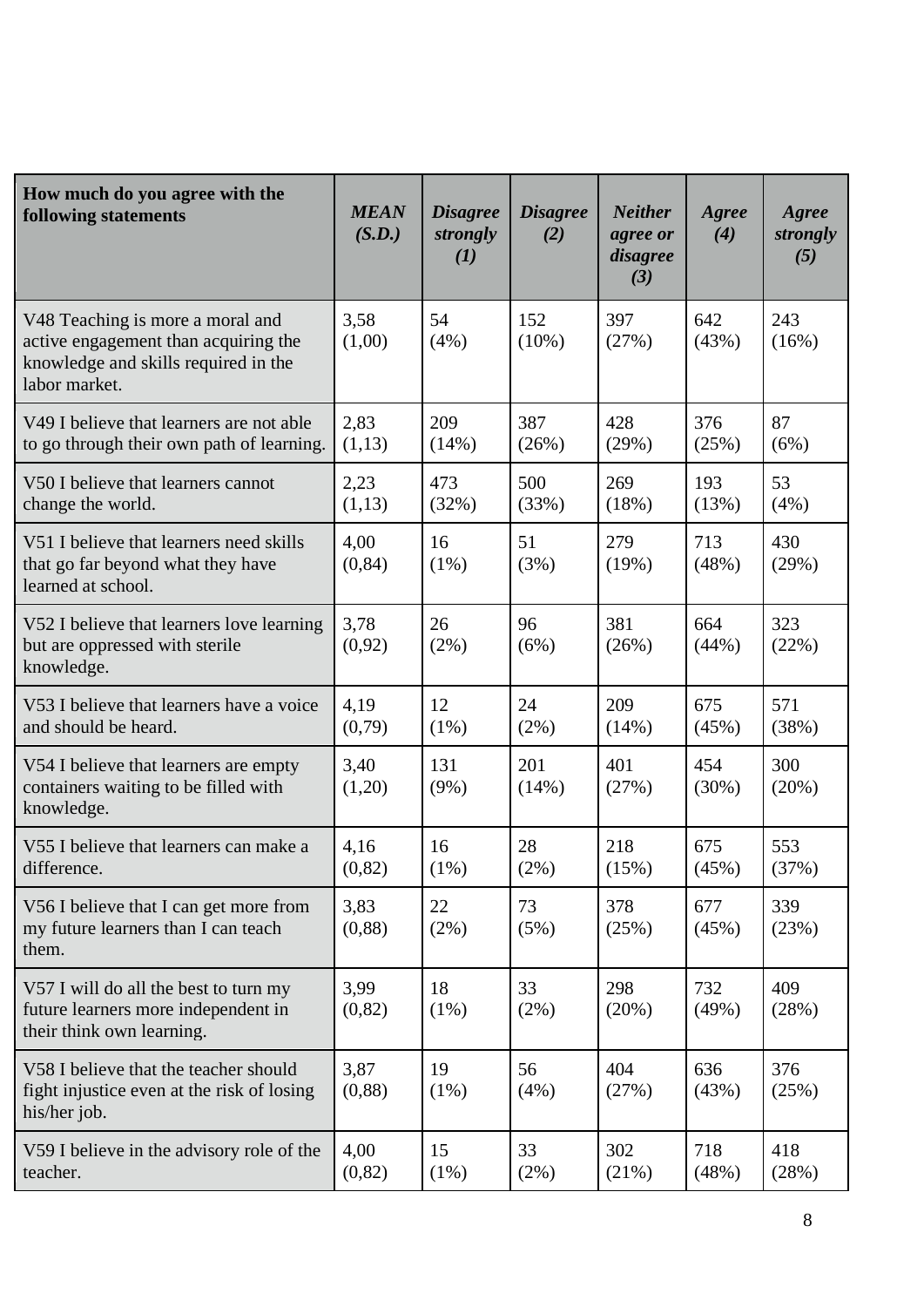| How much do you agree with the<br>following statements                                                           | <b>MEAN</b><br>(S.D.) | <b>Disagree</b><br>strongly<br>(I) | <b>Disagree</b><br>(2) | <b>Neither</b><br>agree or<br>disagree<br>(3) | Agree<br>(4) | Agree<br>strongly<br>(5) |
|------------------------------------------------------------------------------------------------------------------|-----------------------|------------------------------------|------------------------|-----------------------------------------------|--------------|--------------------------|
| V60 I believe that the teacher should<br>bring the school to society and society<br>at school.                   | 4,14<br>(0,78)        | 11<br>$(1\%)$                      | 16<br>$(1\%)$          | 247<br>(17%)                                  | 692<br>(46%) | 523<br>(35%)             |
| V61 I believe that the teacher should<br>talk to his/her learners about the causes<br>of an unsustainable world. | 3,94<br>(0, 82)       | 14<br>$(1\%)$                      | 36<br>$(2\%)$          | 352<br>(24%)                                  | 706<br>(47%) | 383<br>(26%)             |
| V62 I believe that the teacher should<br>aim to teach the transformation of self<br>and society.                 | 4,02<br>(0,78)        | 11<br>$(1\%)$                      | 21<br>$(1\%)$          | 307<br>(21%)                                  | 734<br>(49%) | 418<br>(28%)             |
| V63 I believe that the teacher should see<br>the curriculum as a fixed and prescribed<br>package of knowledge.   | 3,52<br>(1,11)        | 84<br>(6%)                         | 196<br>(13%)           | 367<br>(25%)                                  | 552<br>(37%) | 290<br>(19%)             |

| Does your Faculty have the             | <b>YES</b> | N <sub>O</sub>                |
|----------------------------------------|------------|-------------------------------|
| following?                             | (1)        | $\boldsymbol{\left(0\right)}$ |
| V64 Its own written statement about    | 1190       | 242                           |
| the use of ICT                         | (83%)      | (17%)                         |
| V65 Its own written statement          | 1286       | 199                           |
| specifically about the use of ICT for  | (87%)      | (13%)                         |
| pedagogical purposes                   |            |                               |
| V66 A policy and actions to use ICT    | 1287       | 170                           |
| for teaching and learning in specific  | (88%)      | (12%)                         |
| subjects                               |            |                               |
| V67 Regular discussions with           | 1094       | 403                           |
| students and teaching staff about ICT  | (73%)      | (27%)                         |
| use for pedagogical purposes           |            |                               |
| V68 A specific policy or programme     | 1073       | 358                           |
| to prepare students for responsible    | (75%)      | (25%)                         |
| internet behaviour                     |            |                               |
| V69 A specific policy about using      | 984        | 437                           |
| social networks (Facebook, etc.) in    | (69%)      | (31%)                         |
| teaching and learning                  |            |                               |
| V70 A specific policy to promoting     | 698        | 729                           |
| cooperation and collaboration among    | (49%)      | (51%)                         |
| teachers                               |            |                               |
| V71 Scheduled time for students and    | 1080       | 363                           |
| teachers to meet to share, evaluate or | (75%)      | (25%)                         |
| develop instructional materials and    |            |                               |
| approaches                             |            |                               |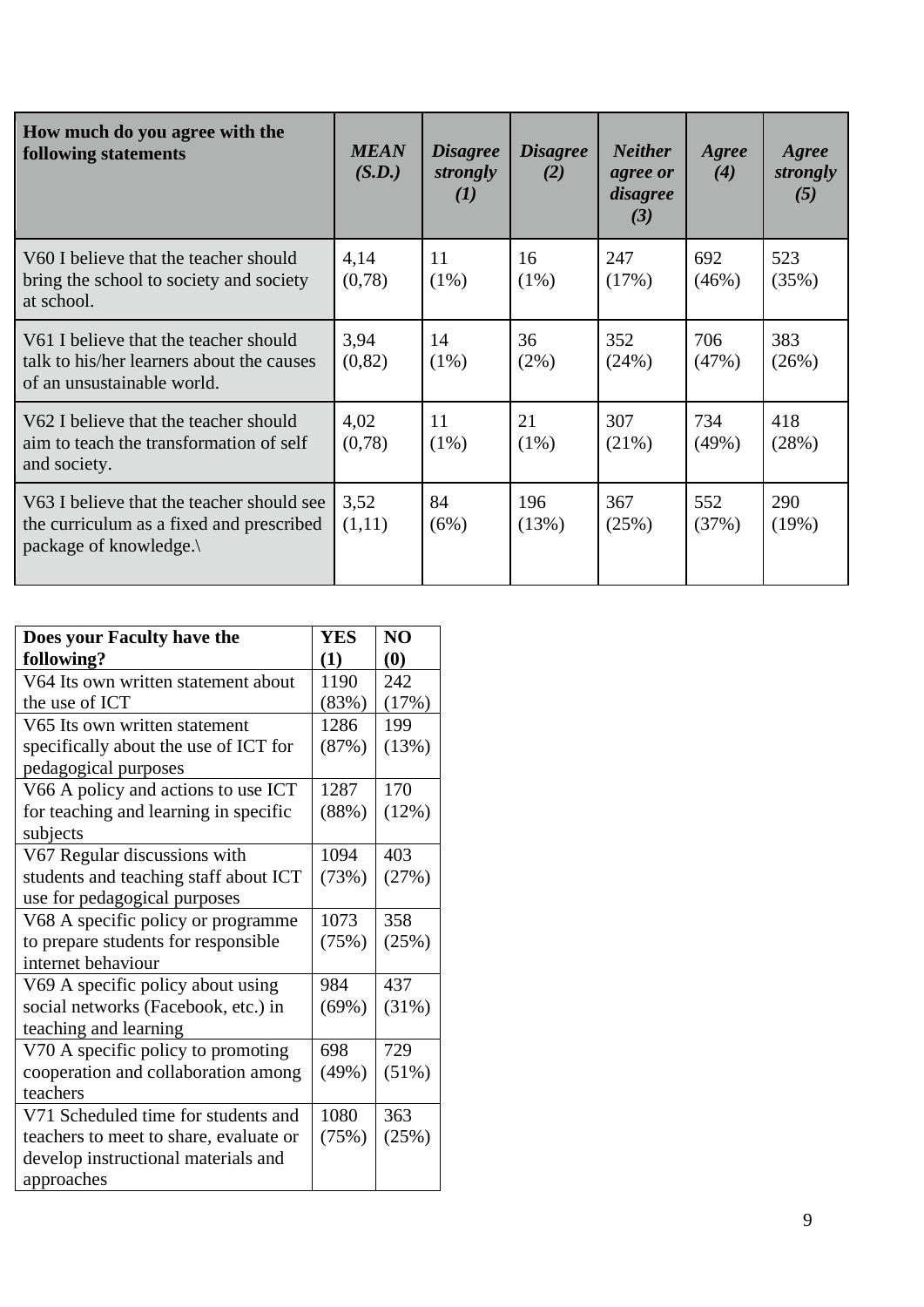| How often do you use the following        | <b>MEAN</b>    | <b>Never</b> | A few times | <b>Monthly</b> | <b>Weekly</b>           |
|-------------------------------------------|----------------|--------------|-------------|----------------|-------------------------|
| ICT devices in your studies?              | (S.D.)         | $\mathbf{1}$ | a year 2    | 3              | $\overline{\mathbf{4}}$ |
| V72 Interactive whiteboards               | 2,52           | 477          | 238         | 302            | 479                     |
|                                           | (1,24)         | (32%)        | (16%)       | (20%)          | (32%)                   |
| V73 Video conferencing systems            | 2,34           | 559          | 260         | 283            | 390                     |
|                                           | (1,22)         | (38%)        | (17%)       | (19%)          | (26%)                   |
| V74 Learning Management Systems           | 2,64           | 378          | 253         | 381            | 477                     |
| (Moodle etc)                              | (1,17)         | (25%)        | (17%)       | (26%)          | (32%)                   |
| V75 Digital photo cameras (including      | 2,83           | 252          | 302         | 390            | 547                     |
| editing software)                         | (1,10)         | (17%)        | (20%)       | (26%)          | (37%)                   |
| V76 Word processing (e.g., Word)          | 3,34           | 90           | 155         | 401            | 849                     |
|                                           | (0, 89)        | (6%)         | $(10\%)$    | (27%)          | (57%)                   |
| V77 Databases (e.g., Access)              | 2,81           | 325          | 206         | 384            | 578                     |
|                                           | (1,17)         | (22%)        | (14%)       | (26%)          | (38%)                   |
| V78 Spreadsheets (e.g., Excel)            | 3,06           | 168          | 237         | 420            | 667                     |
|                                           | (1,03)         | (11%)        | (16%)       | (28%)          | (45%)                   |
| V79 Graphics (e.g., Paint, Photoshop)     | 2,83           | 273          | 268         | 388            | 556                     |
|                                           | (1,12)         | (19%)        | (18%)       | (26%)          | (37%)                   |
| V80 Multimedia authoring software         | 2,62           | 384          | 257         | 373            | 465                     |
|                                           | (1,18)         | (26%)        | (18%)       | (25%)          | (31%)                   |
| V81 Presentation software (e.g.,          | 3,35           | 43           | 143         | 551            | 754                     |
| PowerPoint)                               | (0,77)         | (3%)         | (10%)       | (37%)          | $(50\%)$                |
| V82 Internet                              | 3,60           | 49           | 66          | 321            | 1051                    |
|                                           |                |              |             |                |                         |
| V83 Concept mapping (e.g. Kidspiration,   | (0,73)<br>2,44 | (3%)<br>514  | (4%)<br>215 | (22%)<br>308   | (71%)<br>423            |
| Inspiration)                              | (1,24)         | (35%)        | (15%)       | (21%)          | (29%)                   |
| V84 Publishing software (e.g., Publisher) |                | 610          | 208         | 271            | 373                     |
|                                           | 2,28           |              |             |                |                         |
|                                           | (1,24)         | (42%)        | (14%)       | (19%)          | (25%)                   |
| V85 Email                                 | 3,52           | 45           | 86          | 415            | 948                     |
|                                           | (0,74)         | (3%)         | (6%)        | (28%)          | (63%)                   |
| V86 Wikis                                 | 3,00           | 270          | 153         | 342            | 693                     |
|                                           | (1,15)         | (19%)        | $(11\%)$    | (23%)          | (47%)                   |
| V87 Blogs                                 | 2,80           | 348          | 191         | 344            | 590                     |
|                                           | (1,20)         | (24%)        | (13%)       | (23%)          | $(40\%)$                |
| V88 Forums                                | 2,76           | 355          | 189         | 382            | 545                     |
|                                           | (1,19)         | (24%)        | (13%)       | (26%)          | (37%)                   |
| V89 Communication (e.g. Skype or          | 3,03           | 258          | 175         | 301            | 730                     |
| similar)                                  | (1,15)         | (18%)        | (12%)       | (20%)          | $(50\%)$                |
| V90 Programming languages (e.g., Logo,    | 2,35           | 569          | 214         | 248            | 411                     |
| $\mathcal{C}$ )                           | (1,26)         | (39%)        | (15%)       | (17%)          | (29%)                   |
| V91 Modeling software (e.g., Model-It,    | 2,05           | 731          | 199         | 200            | 299                     |
| Stella)                                   | (1,22)         | (51%)        | (14%)       | (14%)          | (21%)                   |
| V92 Microworlds/Simulations               | 2,25           | 639          | 187         | 227            | 383                     |
|                                           | (1,27)         | (44%)        | (13%)       | (16%)          | (27%)                   |
| V93 Others: Auto-cad, Cloud, Plaxis       | 1,87           | 931          | 69          | 150            | 298                     |
|                                           | (1,25)         | (64%)        | (5%)        | $(10\%)$       | (21%)                   |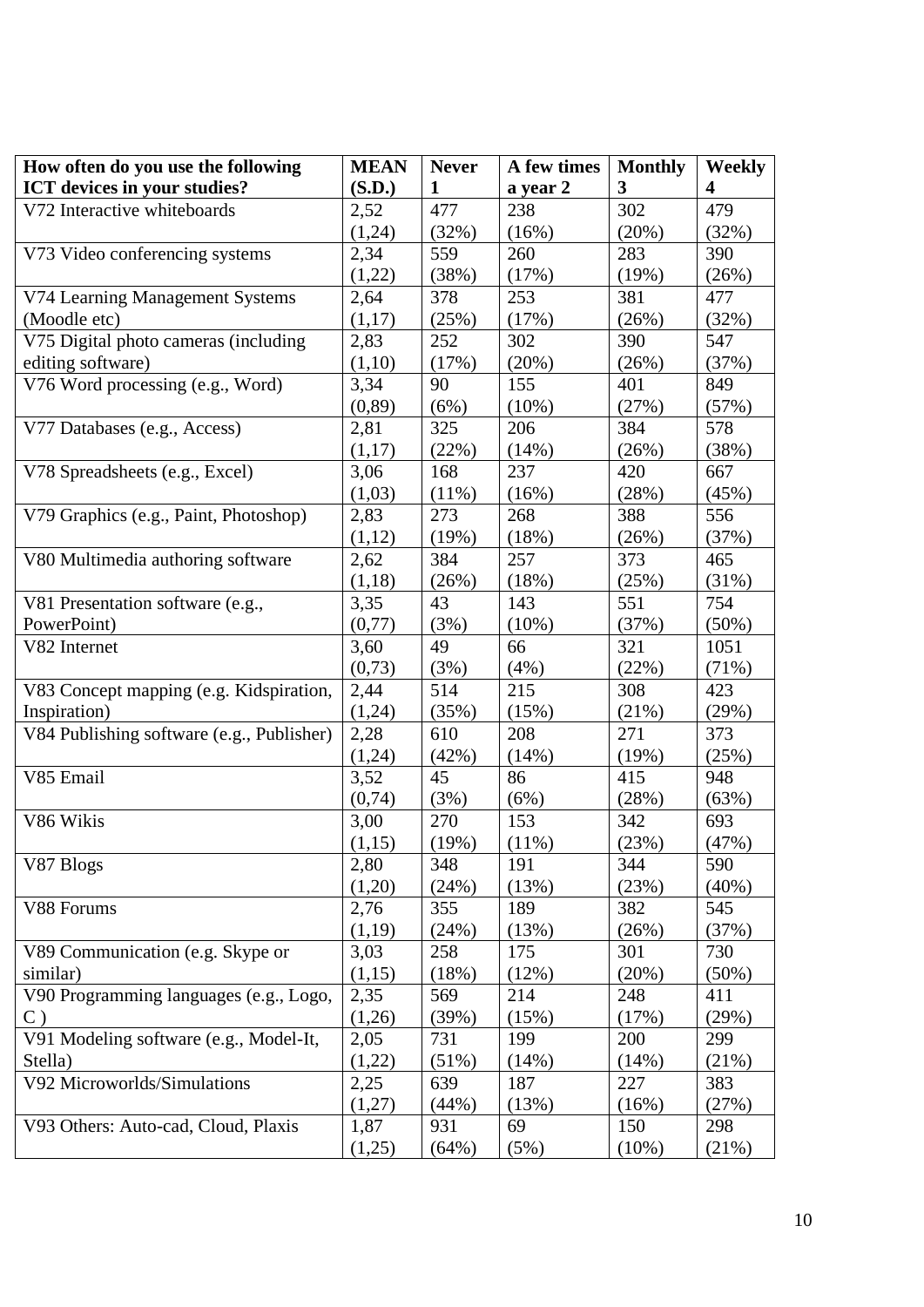| How do the following adversely           | <b>MEAN</b> | Not at all | A little | <b>Partially</b> | A lot |
|------------------------------------------|-------------|------------|----------|------------------|-------|
| affected ICT use in your studies?        | (S.D.)      |            |          |                  |       |
| V94 Faculty computers out of date        | 2,76        | 176        | 385      | 532              | 387   |
| and/or needing repair.                   | (0, 97)     | (12%)      | (26%)    | (36%)            | (26%) |
| V95 Insufficient number of Internet      | 2,77        | 194        | 348      | 550              | 389   |
| connected computers.                     | (0,98)      | (13%)      | (24%)    | (37%)            | (26%) |
| V96 Insufficient Internet bandwidth or   | 3,00        | 117        | 305      | 518              | 544   |
| speed.                                   | (0, 94)     | $(8\%)$    | (20%)    | (35%)            | (37%) |
| V97 Insufficient number of interactive   | 2,54        | 281        | 392      | 541              | 267   |
| whiteboards                              | (0,99)      | (19%)      | (27%)    | (36%)            | (18%) |
| V98 Insufficient number of computers.    | 2,65        | 242        | 367      | 553              | 327   |
|                                          | (1,00)      | (16%)      | (25%)    | (37%)            | (22%) |
| V99 Insufficient number of               | 2,60        | 266        | 395      | 511              | 322   |
| laptops/notebooks                        | (1,01)      | (18%)      | (26%)    | (34%)            | (22%) |
| V100 Lack of adequate skills of students | 2,76        | 154        | 416      | 553              | 366   |
|                                          | (0, 94)     | $(10\%)$   | (28%)    | (37%)            | (25%) |
| V101 Insufficient technical support for  | 2,73        | 159        | 429      | 555              | 343   |
| students                                 | (0,93)      | $(11\%)$   | (29%)    | (37%)            | (23%) |
| V102 Insufficient pedagogical support    | 2,62        | 227        | 417      | 539              | 304   |
| for students                             | (0,98)      | (15%)      | (28%)    | (36%)            | (21%) |
| V103 Lack of adequate content/material   | 2,65        | 229        | 390      | 545              | 323   |
| for teaching                             | (0,99)      | (15%)      | (26%)    | (37%)            | (22%) |
| V104 Lack of content in national         | 2,41        | 314        | 478      | 468              | 227   |
| language                                 | (0,98)      | (21%)      | (32%)    | (32%)            | (15%) |
| V105 Too difficult to integrate ICT use  | 2,44        | 280        | 471      | 527              | 199   |
| into the curriculum                      | (0,95)      | (19%)      | (32%)    | (36%)            | (13%) |
| V106 Lack of pedagogical models on       | 2,49        | 243        | 494      | 532              | 218   |
| how to use ICT for learning              | (0,93)      | (16%)      | (33%)    | (36%)            | (15%) |
| V107 Using ICT in teaching and learning  | 2,31        | 413        | 396      | 470              | 199   |
| not being a goal in our Faculty.         | (1,02)      | (28%)      | (27%)    | (32%)            | (13%) |
| V108 Lack of trained instructors         | 2,54        | 231        | 463      | 540              | 243   |
|                                          | (0, 94)     | (16%)      | (31%)    | (37%)            | (16%) |
| V109 Lack of appropriate course content  | 2,60        | 208        | 437      | 572              | 258   |
| and instructional programs.              | (0, 93)     | (14%)      | (30%)    | (39%)            | (17%) |
| V110 Lack of motivation of the teacher   | 2,45        | 300        | 436      | 516              | 223   |
| educators concerning the use of ICTs in  | (0,98)      | (20%)      | (30%)    | (35%)            | (15%) |
| their classes.                           |             |            |          |                  |       |
| V111 Lack of students' motivation        | 2,55        | 237        | 461      | 511              | 268   |
| concerning the use of ICTs in their      | (0, 97)     | (16%)      | (31%)    | (35%)            | (18%) |
| courses and their future classes.        |             |            |          |                  |       |
| V112 Lack of good role models for        | 2,52        | 244        | 450      | 524              | 237   |
| prospective teachers.                    | (0,95)      | (17%)      | (31%)    | (36%)            | (16%) |
| V113 Limited understanding on how to     | 2,61        | 199        | 438      | 578              | 263   |
| integrate ICT into teaching              | (0,93)      | (13%)      | (30%)    | (39%)            | (18%) |
| V114 Lack of software or websites that   | 2,64        | 219        | 379      | 550              | 299   |
| support teaching and learning            | (0,97)      | (15%)      | (26%)    | (38%)            | (21%) |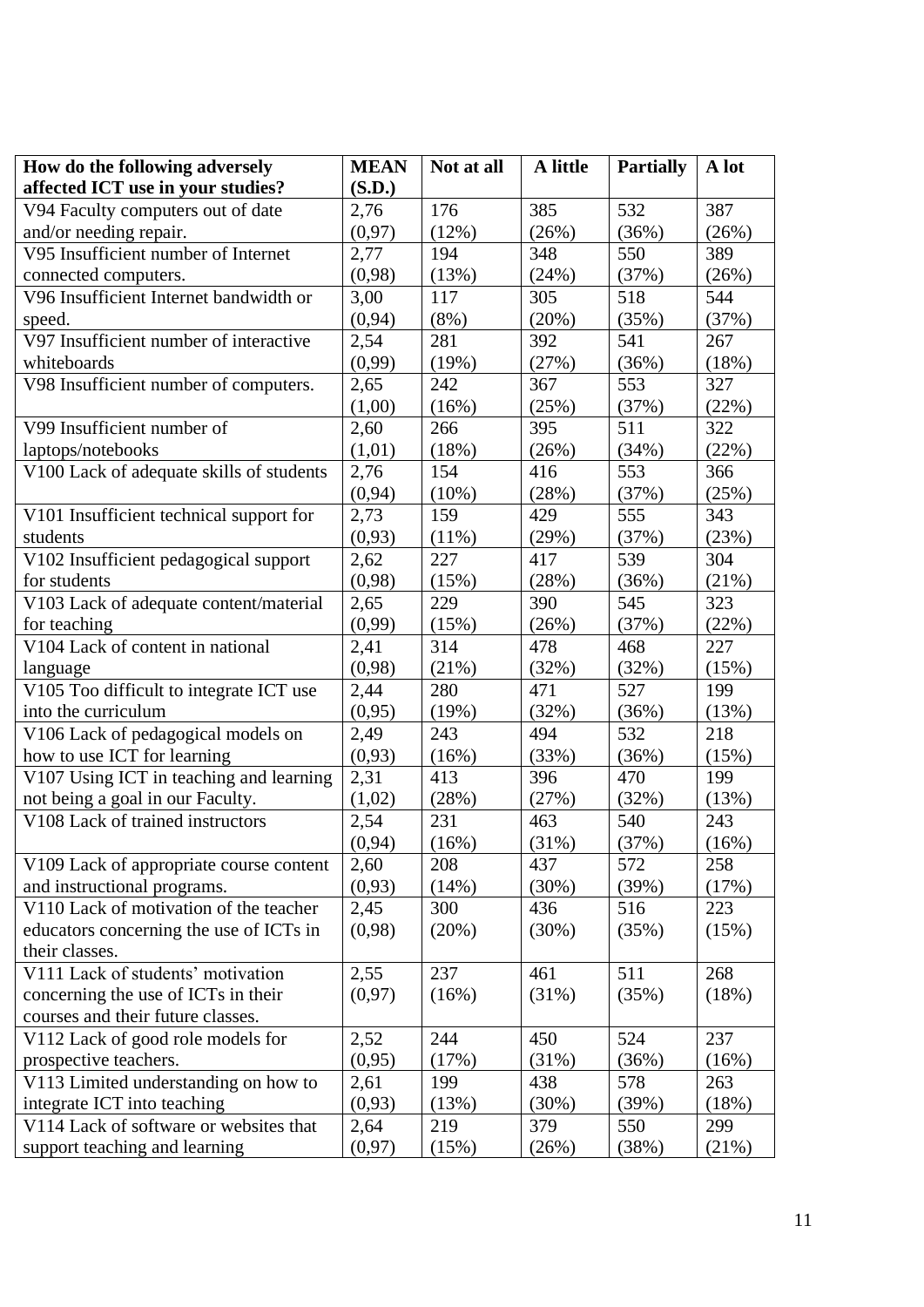| What importance do you attach to the  | <b>MEAN</b> | N <sub>0</sub> | <b>Of little</b> | Quite good | Very good  |
|---------------------------------------|-------------|----------------|------------------|------------|------------|
| following?                            | (S.D.)      | importance     | importance       | importance | importance |
|                                       |             | at all         |                  |            |            |
| V115 Better access to technological   | 3,22        | 53             | 129              | 741        | 564        |
| equipment                             | (0,75)      | (3%)           | $(9\%)$          | $(50\%)$   | (38%)      |
| V116 Reliability of equipment         | 3,26        | 13             | 173              | 714        | 587        |
|                                       | (0,69)      | $(1\%)$        | (12%)            | (48%)      | (39%)      |
| V117 Availability of high quality     | 3,20        | 16             | 212              | 723        | 534        |
| equipment                             | (0,71)      | $(1\%)$        | (14%)            | (49%)      | (36%)      |
| V118 Training/courses in pedagogical  | 3,20        | 14             | 189              | 769        | 511        |
| use of ICT                            | (0,69)      | $(1\%)$        | (13%)            | (52%)      | (34%)      |
| V119 Pedagogical ICT-support (e.g.    | 3,08        | 19             | 270              | 767        | 430        |
| "hotline")                            | (0, 72)     | $(1\%)$        | (18%)            | (52%)      | (29%)      |
| V120 Technological hands-on           | 3,19        | 15             | 192              | 766        | 510        |
| training/courses                      | (0,69)      | $(1\%)$        | (13%)            | (52%)      | (34%)      |
| V121 Technological support (e.g.      | 3,10        | 23             | 247              | 768        | 443        |
| "hotline")                            | (0, 72)     | $(1\%)$        | (17%)            | (52%)      | (30%)      |
| V122 Policies on using ICT across     | 3,09        | 52             | 223              | 757        | 454        |
| curriculum                            | (0,77)      | (3%)           | (15%)            | $(51\%)$   | (31%)      |
| V123 Time to prepare, explore and     | 3,18        | 14             | 193              | 790        | 484        |
| develop                               | (0,68)      | (1%)           | (13%)            | (53%)      | (33%)      |
| V124 Task related incentives (salary, | 3,07        | 43             | 261              | 726        | 453        |
| promotion etc.)                       | (0,77)      | (3%)           | (18%)            | (49%)      | (30%)      |
| V125 Other (please specify below):    | 2,10        | 761            | 88               | 298        | 303        |
|                                       | (1,25)      | (52%)          | (6%)             | (21%)      | (21%)      |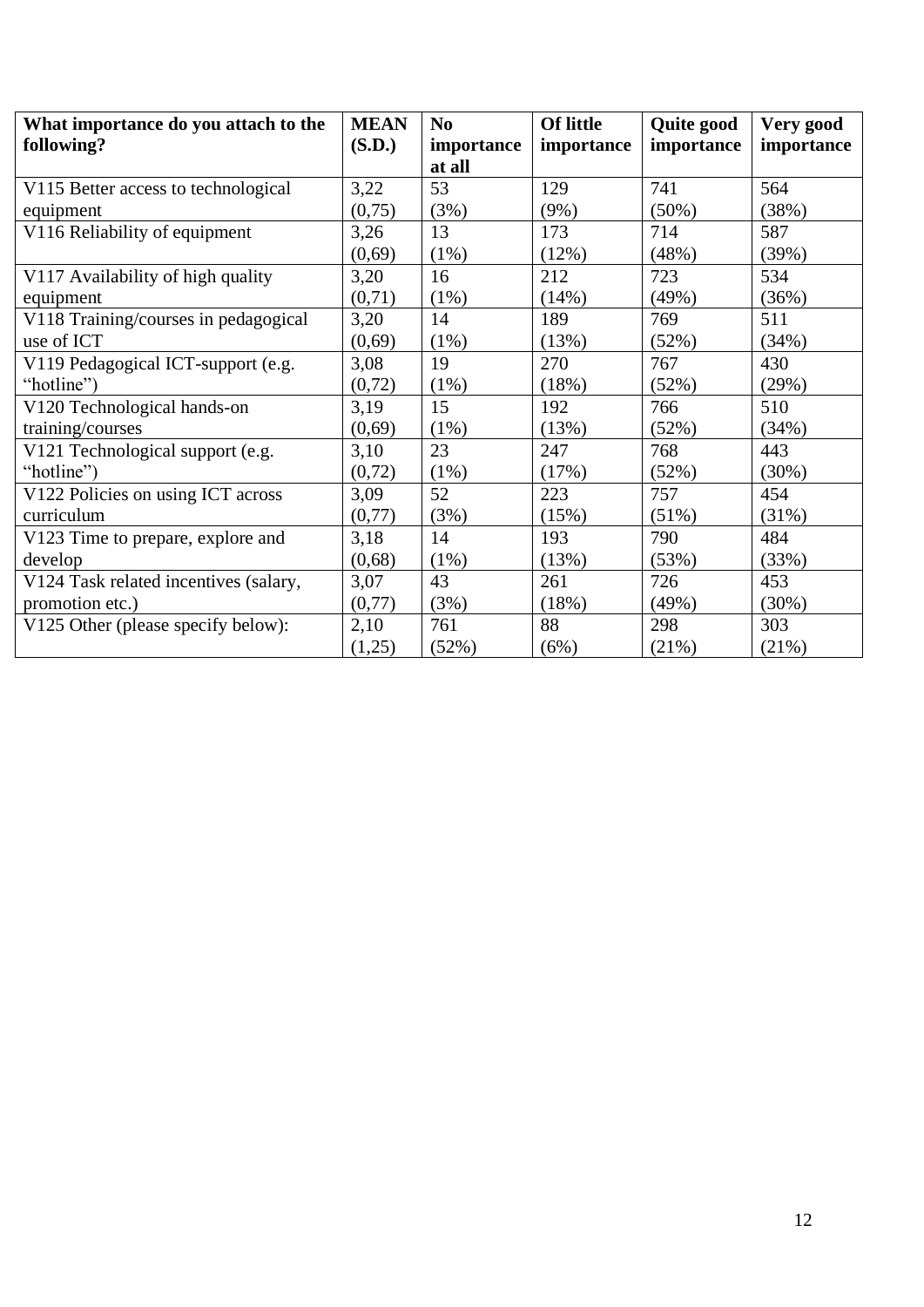

**ICTeEfS** 



## **ICT COORDINATORS SURVEY**

| Rate the extent to which you have done<br>the following                                                                                                                    | <b>MEAN</b><br>(S.D.) | Not at<br>all<br>(1) | $To\ a$<br>slight<br>extent<br>(2) | $\boldsymbol{To}$ a<br>moderate<br>extent<br>(3) | $\boldsymbol{To}$ $\boldsymbol{a}$<br>large<br>extent | $\boldsymbol{To}$ a<br>great<br>extent |
|----------------------------------------------------------------------------------------------------------------------------------------------------------------------------|-----------------------|----------------------|------------------------------------|--------------------------------------------------|-------------------------------------------------------|----------------------------------------|
| V12 I have learned to use interactive<br>methods enabled by ICTs to discuss local<br>environmental and social issues.                                                      | 2,95<br>(0, 82)       | 86<br>(5%)           | 365<br>(20%)                       | 954<br>(52%)                                     | 376<br>(21%)                                          | 34<br>$(2\%)$                          |
| V13 I have learned to use ICTs to engage<br>my learners in studying local and global<br>issues.                                                                            | 3,00<br>(0, 82)       | 68<br>(4%)           | 352<br>(19%)                       | 946<br>(52%)                                     | 401<br>(22%)                                          | 48<br>(3%)                             |
| V14 I have learned to use ICTs in ways<br>that could strengthen my learners'<br>participation in activities outside the<br>classroom.                                      | 2,71<br>(0,52)        | 62<br>(3%)           | 398<br>(22%)                       | 1355<br>(75%)                                    | $\Omega$<br>$(0\%)$                                   | $\theta$<br>$(0\%)$                    |
| V15 I have used ICTs in ways that could<br>enhance my learners' knowledge on local<br>problems.                                                                            | 3,01<br>(0, 81)       | 64<br>(4%)           | 347<br>(19%)                       | 949<br>(52%)                                     | 411<br>(23%)                                          | 43<br>(2%)                             |
| V <sub>16</sub> I have learned to use various learning<br>resources that cut across issues related to<br>sustainable development with the support<br>of ICT <sub>s</sub> . | 3,04<br>(0, 82)       | 68<br>(4%)           | 329<br>(18%)                       | 917<br>$(51\%)$                                  | 458<br>(25%)                                          | 43<br>(2%)                             |
| V17 I have learned to use my learners' life<br>experiences to develop their knowledge<br>and skills in using ICTs.                                                         | 3,07<br>(0, 80)       | 55<br>(3%)           | 322<br>(18%)                       | 904<br>$(50\%)$                                  | 498<br>(27%)                                          | 35<br>$(2\%)$                          |
| V18 I have learned to use ICTs as a means<br>to integrate my learners' life experiences<br>on tackling sustainability issues, such as<br>climate change.                   | 2,90<br>(0, 84)       | 105<br>(6%)          | 392<br>(21%)                       | 929<br>$(51\%)$                                  | 358<br>(20%)                                          | 30<br>$(2\%)$                          |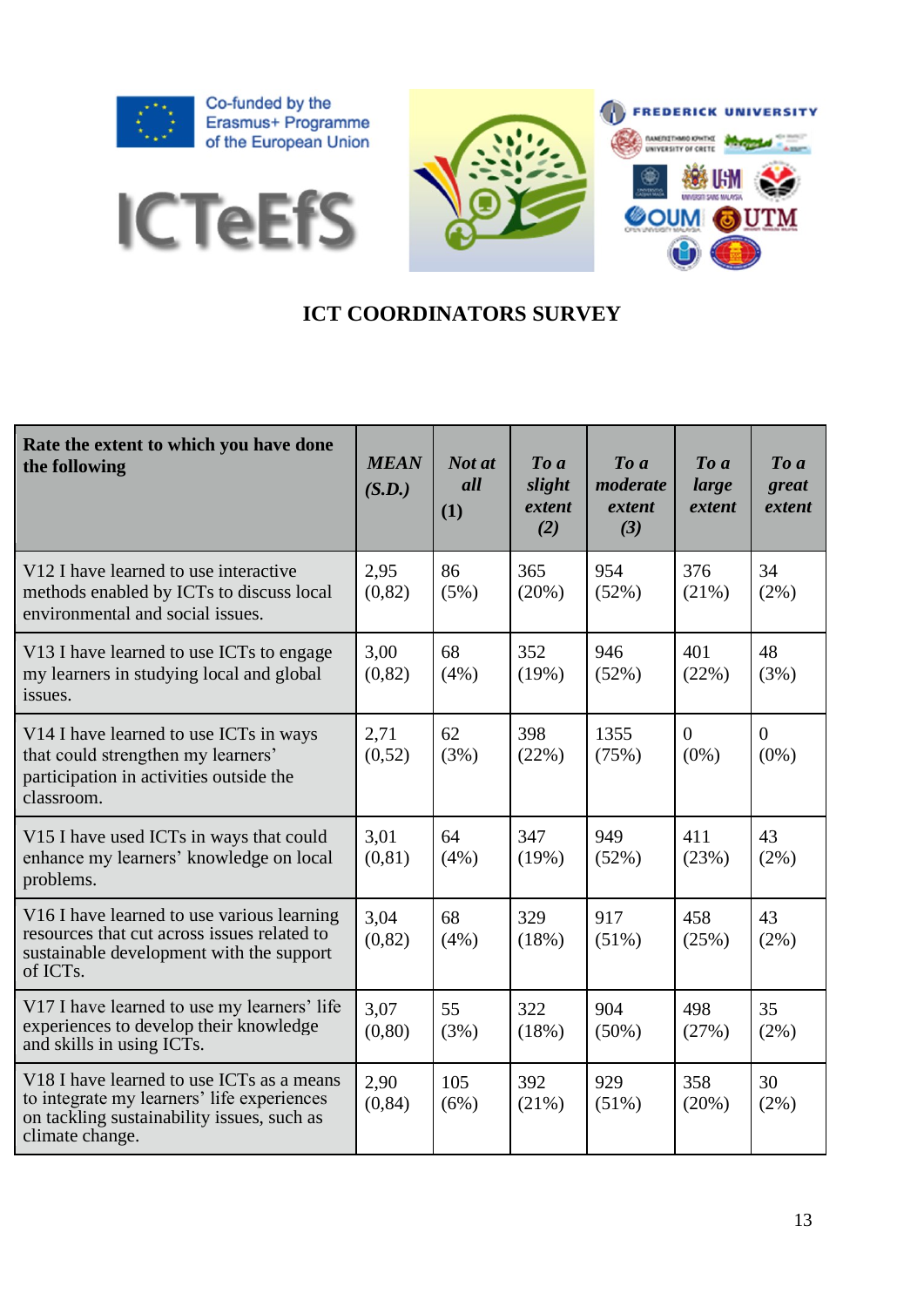| Rate the extent to which you have done<br>the following                                                                                 | <b>MEAN</b><br>(S.D.) | Not at<br>all<br>(1) | $\boldsymbol{To}$ a<br>slight<br>extent<br>(2) | $\boldsymbol{To}$ $\boldsymbol{a}$<br>moderate<br>extent<br>(3) | $\boldsymbol{To}$ a<br>large<br>extent | $\boldsymbol{To}$ a<br>great<br>extent |
|-----------------------------------------------------------------------------------------------------------------------------------------|-----------------------|----------------------|------------------------------------------------|-----------------------------------------------------------------|----------------------------------------|----------------------------------------|
| V <sub>19</sub> I have learned to adjust educational<br>content so that it becomes relevant to my<br>learners' life outside the school. | 3,15<br>(0, 84)       | 60<br>(3%)           | 283<br>(16%)                                   | 863<br>(48%)                                                    | 548<br>$(30\%)$                        | 61<br>(3%)                             |
| V20 I have used ICTs in ways that could<br>promote my learners' active involvement<br>in solving real-life problems.                    | 3,11<br>(0, 83)       | 54<br>(3%)           | 331<br>(18%)                                   | 845<br>(47%)                                                    | 533<br>(29%)                           | 50<br>(3%)                             |

| Rate the extent to which you have done<br>the following                                                                  | <b>MEAN</b><br>(S.D.) | Not at<br>all $(1)$ | $To\ a$<br>slight<br>extent<br>(2) | $To\ a$<br>moderate<br>extent<br>(3) | $To\ a$<br>large<br>extent<br>(4) | $\boldsymbol{To}$ a<br>great<br>extent<br>(5) |
|--------------------------------------------------------------------------------------------------------------------------|-----------------------|---------------------|------------------------------------|--------------------------------------|-----------------------------------|-----------------------------------------------|
| V21 I like to think over what I have been<br>doing and consider alternative ways of<br>doing things.                     | 3.35<br>(0, 80)       | 25<br>$(2\%)$       | 188<br>$(10\%)$                    | 838<br>(46%)                         | 651<br>(36%)                      | 113<br>(6%)                                   |
| V22 I often reflect on my actions to see<br>whether I could have improved on what I<br>did.                              | 3,45<br>(0,76)        | 14<br>$(1\%)$       | 138<br>(7%)                        | 793<br>(44%)                         | 750<br>$(41\%)$                   | 120<br>(7%)                                   |
| V23 I often re-appraise my experience so I<br>can learn from it and improve for my next<br>performance.                  | 3.55<br>(0,76)        | 13<br>$(1\%)$       | 116<br>(6%)                        | 692<br>(38%)                         | 846<br>(47%)                      | 148<br>$(8\%)$                                |
| V24 I often step back and reflect on what I<br>am thinking to determine whether I might<br>be missing something.         | 3,44<br>(0,78)        | 18<br>$(1\%)$       | 155<br>$(9\%)$                     | 768<br>(42%)                         | 761<br>(42%)                      | 113<br>(6%)                                   |
| V25 I frequently stop to think about where<br>I might be going wrong or right.                                           | 3.36<br>(0,90)        | 69<br>(4%)          | 197<br>$(11\%)$                    | 693<br>(38%)                         | 731<br>$(40\%)$                   | 124<br>(7%)                                   |
| V26 As a result of my reflection back I<br>have changed the way of my thinking and<br>behavior.                          | 3,47<br>(0,76)        | 16<br>$(1\%)$       | 137<br>$(8\%)$                     | 752<br>$(41\%)$                      | 794<br>(44%)                      | 116<br>(6%)                                   |
| V27 Reflecting on what I was thinking and<br>doing has challenged some of my firmly<br>held ideas, values and practices. | 3,29<br>(0,78)        | 29<br>$(2\%)$       | 197<br>$(11\%)$                    | 899<br>(49%)                         | 606<br>(33%)                      | 84<br>(5%)                                    |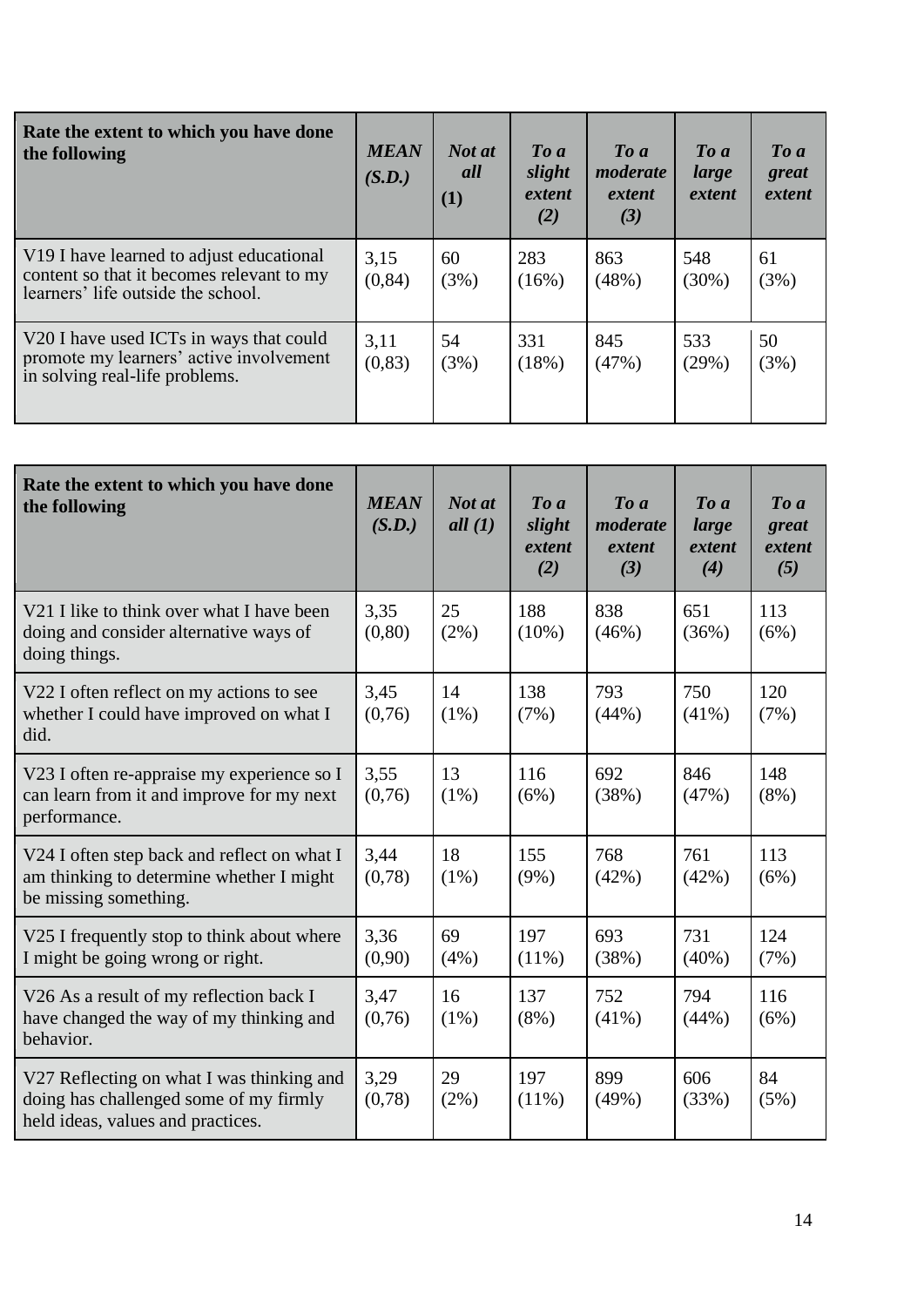| Rate the extent to which you have done<br>the following                                                                                 | <b>MEAN</b><br>(S.D.) | Not at<br>all $(1)$ | $\boldsymbol{To}$ a<br>slight<br>extent<br>(2) | $\boldsymbol{To}$ $\boldsymbol{a}$<br>moderate<br>extent<br>(3) | To a<br>large<br>extent<br>(4) | $\boldsymbol{To}$ a<br>great<br>extent<br>(5) |
|-----------------------------------------------------------------------------------------------------------------------------------------|-----------------------|---------------------|------------------------------------------------|-----------------------------------------------------------------|--------------------------------|-----------------------------------------------|
| V28 Reflecting critically on my own<br>values and practices has motivated me to<br>change.                                              | 3,46<br>(0,78)        | 18<br>$(1\%)$       | 156<br>$(9\%)$                                 | 727<br>$(40\%)$                                                 | 801<br>(44%)                   | 113<br>(6%)                                   |
| V29 Thanks to my reflection, I discovered<br>faults in what I had previously believed to<br>be right and re-considered them for change. | 3,44<br>(0,77)        | 18<br>$(1\%)$       | 148<br>$(8\%)$                                 | 789<br>(43%)                                                    | 742<br>$(41\%)$                | 118<br>(7%)                                   |
| V30 Reflecting on my previous thoughts,<br>beliefs and practices has motivated me not<br>take things for granted.                       | 3,45<br>(0,77)        | 22<br>$(1\%)$       | 121<br>(7%)                                    | 816<br>(45%)                                                    | 727<br>$(40\%)$                | 129<br>(7%)                                   |
| V31 Reflecting critically on other people's<br>actions and behaviors increased my<br>responsibility of their own actions.               | 3,39<br>(0,78)        | 21<br>$(1\%)$       | 166<br>$(9\%)$                                 | 809<br>(45%)                                                    | 717<br>(39%)                   | 102<br>(6%)                                   |

| How much do you agree with the<br>following statements                                                    | <b>MEAN</b><br>(S.D.) | <b>Disagree</b><br>strongly<br>(I) | <b>Disagree</b><br>(2) | <b>Neither</b><br>agree or<br>disagree<br>(3) | Agree<br>(4)     | Agree<br>strongly<br>(5) |
|-----------------------------------------------------------------------------------------------------------|-----------------------|------------------------------------|------------------------|-----------------------------------------------|------------------|--------------------------|
| V32 When I see injustice and do nothing                                                                   | 3,98                  | 28                                 | 82                     | 183                                           | 1122             | 400                      |
| about it, I feel guilty.                                                                                  | (0, 80)               | $(2\%)$                            | (4%)                   | $(10\%)$                                      | (62%)            | (22%)                    |
| V33 Helping those less fortunate than me                                                                  | 4,02                  | 13                                 | 46                     | 189                                           | 1209             | 358                      |
| will change my life.                                                                                      | (0,68)                | $(1\%)$                            | $(2\%)$                | $(10\%)$                                      | (67%)            | (20%)                    |
| V34 I appreciate the presence of refugees                                                                 | 3,08                  | 128                                | 384                    | 612                                           | 591              | 100                      |
| and immigrants in my city.                                                                                | (1,02)                | (7%)                               | (21%)                  | (34%)                                         | (33%)            | (5%)                     |
| V35 The public expression of the identity<br>of the culturally different should be<br>limited.            | 3,43<br>(0, 88)       | 34<br>$(2\%)$                      | 266<br>(15%)           | 517<br>(28%)                                  | 882<br>(49%)     | 115<br>(6%)              |
| V36 All groups should feel the need and<br>the right to express their peculiarity in the<br>public space. | 3,73<br>(0, 81)       | 24<br>$(2\%)$                      | 132<br>(7%)            | 364<br>(20%)                                  | 1090<br>$(60\%)$ | 204<br>$(11\%)$          |
| V37 Resources should be distributed so                                                                    | 4,09                  | 7                                  | 46                     | 189                                           | 1099             | 474                      |
| that everyone can live a decent life.                                                                     | (0,70)                | $(0\%)$                            | (3%)                   | $(10\%)$                                      | $(61\%)$         | (26%)                    |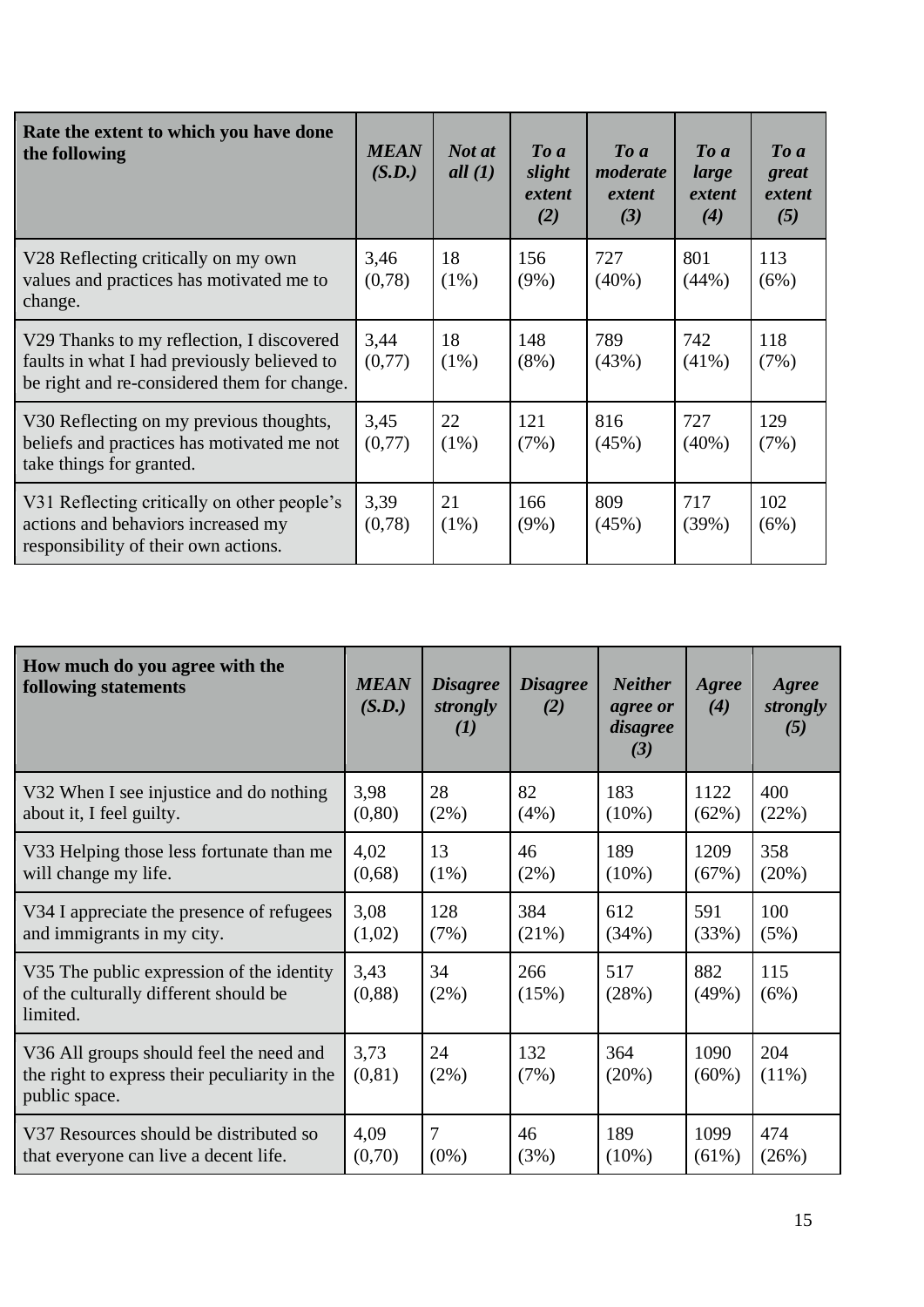| How much do you agree with the<br>following statements                                                                             | <b>MEAN</b><br>(S.D.) | <b>Disagree</b><br>strongly<br>(I) | <b>Disagree</b><br>(2) | <b>Neither</b><br>agree or<br>disagree<br>(3) | Agree<br>(4)     | Agree<br>strongly<br>(5) |
|------------------------------------------------------------------------------------------------------------------------------------|-----------------------|------------------------------------|------------------------|-----------------------------------------------|------------------|--------------------------|
| V38 Members of the different groups                                                                                                | 3,99                  | 10                                 | 91                     | 228                                           | 1057             | 429                      |
| should be treated equally                                                                                                          | (0,78)                | $(1\%)$                            | (5%)                   | (13%)                                         | (58%)            | (23%)                    |
| V39 All people should be equally<br>exposed to environmental pollution and<br>risks.                                               | 3,91<br>(1,06)        | 93<br>(5%)                         | 131<br>(7%)            | 150<br>$(8\%)$                                | 919<br>$(51\%)$  | 521<br>(29%)             |
| V40 An alternative to the minimum wage<br>could be a salary that calculates a decent<br>standard of living.                        | 3,90<br>(0,75)        | 16<br>$(1\%)$                      | 67<br>(4%)             | 315<br>(17%)                                  | 1101<br>$(61\%)$ | 315<br>(17%)             |
| V41 All people must have the opportunity<br>to participate in decisions that can<br>influence them.                                | 4,05<br>(0,67)        | 8<br>$(1\%)$                       | 40<br>$(2\%)$          | 189<br>$(10\%)$                               | 1185<br>(65%)    | 392<br>(22%)             |
| V42 Economic activity should be within                                                                                             | 4,07                  | $\overline{7}$                     | 25                     | 239                                           | 1107             | 434                      |
| the bounds of morality.                                                                                                            | (0,68)                | $(0\%)$                            | (2%)                   | (13%)                                         | (61%)            | (24%)                    |
| V43 It is an act of life for me to struggle                                                                                        | 4,08                  | 10                                 | 10                     | 218                                           | 1155             | 421                      |
| to build a just and sustainable world.                                                                                             | (0,65)                | $(1\%)$                            | $(1\%)$                | (12%)                                         | (63%)            | (23%)                    |
| V44 I can make the difference for a better                                                                                         | 4,01                  | $\overline{7}$                     | 11                     | 260                                           | 1207             | 329                      |
| future.                                                                                                                            | (0,62)                | $(0\%)$                            | $(1\%)$                | (14%)                                         | (67%)            | (18%)                    |
| V45 I feel that we have to claim the<br>common good through our active action<br>on an individual and collective level.            | 4,03<br>(0, 59)       | 6<br>$(0\%)$                       | 16<br>$(1\%)$          | 208<br>(12%)                                  | 1267<br>(70%)    | 316<br>(17%)             |
| V46 The marginalized people must have                                                                                              | 3,88                  | 11                                 | 63                     | 302                                           | 1189             | 248                      |
| their own voice in public affairs.                                                                                                 | (0,70)                | $(1\%)$                            | (3%)                   | (17%)                                         | (65%)            | (14%)                    |
| V47 The interests of today's generations<br>should not be at stake for those who will<br>be born after 50 years.                   | 3,64<br>(0, 94)       | 39<br>(2%)                         | 204<br>$(11\%)$        | 397<br>(22%)                                  | 894<br>$(50\%)$  | 277<br>(15%)             |
| V48 We must respect the cultural heritage                                                                                          | 4,26                  | 8                                  | 11                     | 114                                           | 1046             | 635                      |
| of others as well as ours.                                                                                                         | (0, 64)               | $(0\%)$                            | (1%)                   | (6%)                                          | (58%)            | (35%)                    |
| V49 The right to the goods of nature                                                                                               | 4,31                  | 9                                  | 19                     | 119                                           | 923              | 743                      |
| belongs to everyone.                                                                                                               | (0,68)                | $(0\%)$                            | $(1\%)$                | (7%)                                          | (51%)            | $(41\%)$                 |
| V50 Economic prosperity is not an<br>indicator of the wealth we hold, but how<br>well this wealth is distributed in a fair<br>way. | 4,08<br>(0,71)        | 10<br>$(1\%)$                      | 37<br>(2%)             | 225<br>(12%)                                  | 1071<br>(59%)    | 471<br>(26%)             |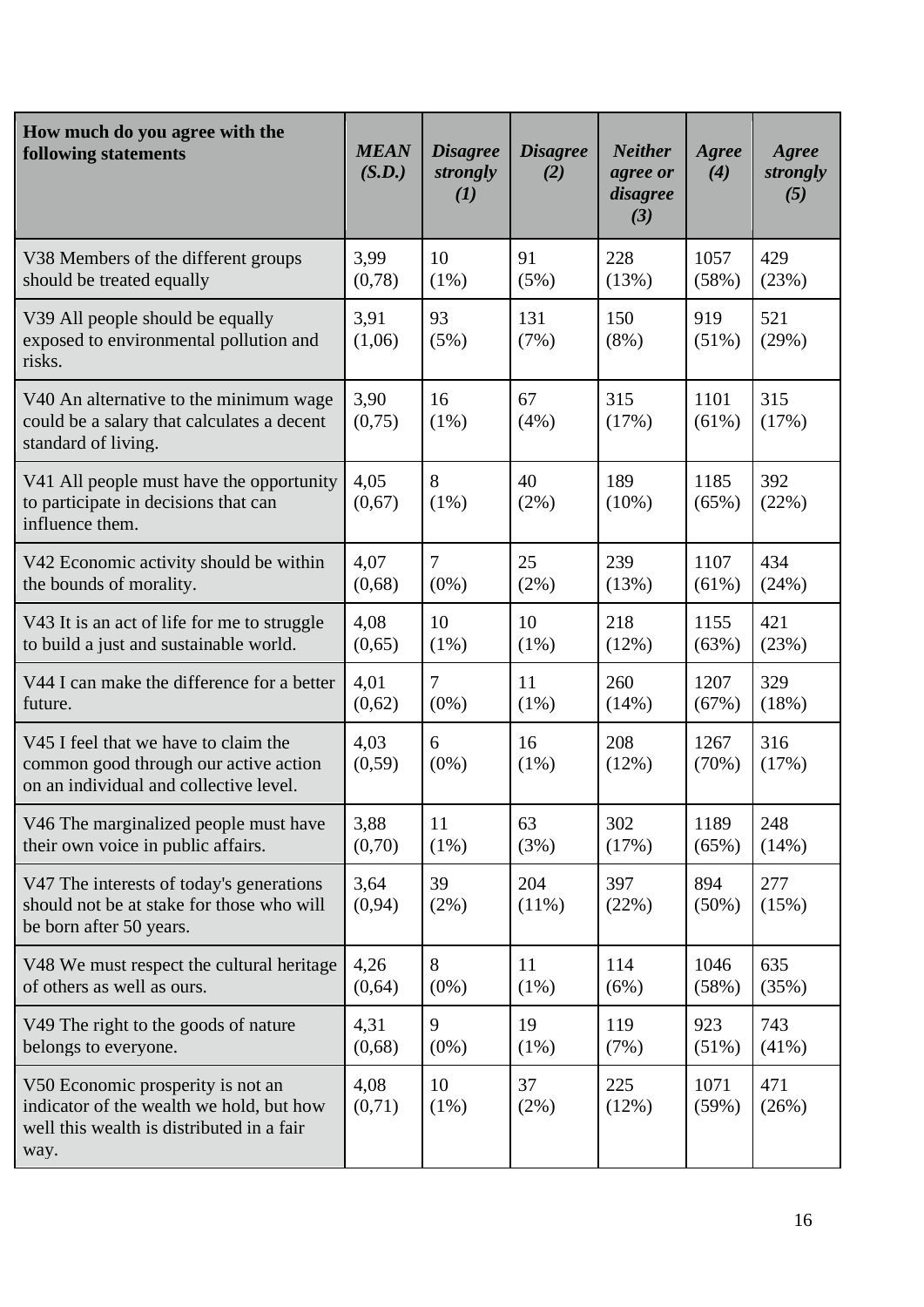| How much do you agree with the<br>following statements                                                    | <b>MEAN</b><br>(S.D.) | <b>Disagree</b><br>strongly<br>(I) | <i><b>Disagree</b></i><br>(2) | <b>Neither</b><br>agree or<br>disagree<br>(3) | Agree<br>(4) | Agree<br>strongly<br>(5) |
|-----------------------------------------------------------------------------------------------------------|-----------------------|------------------------------------|-------------------------------|-----------------------------------------------|--------------|--------------------------|
| V51 When I buy products that I like at<br>affordable prices, I do not care about<br>where they come from. | 2,81<br>(1,10)        | 185<br>$(10\%)$                    | 664<br>(37%)                  | 351<br>(19%)                                  | 532<br>(29%) | 83<br>(5%)               |

| How much do you agree with the<br>following statements                                                                            | <b>MEAN</b><br>(S.D.) | <b>Disagree</b><br>strongly<br>(I) | <b>Disagree</b><br>(2) | <b>Neither</b><br>agree or<br>disagree<br>(3) | Agree<br>(4)     | Agree<br>strongly<br>(5) |
|-----------------------------------------------------------------------------------------------------------------------------------|-----------------------|------------------------------------|------------------------|-----------------------------------------------|------------------|--------------------------|
| V52 Teaching is more a moral and<br>active engagement than acquiring the<br>knowledge and skills required in the<br>labor market. | 3,67<br>(0,92)        | 31<br>$(2\%)$                      | 236<br>(13%)           | 264<br>(14%)                                  | 1047<br>(58%)    | 237<br>(13%)             |
| V53 I believe that learners are not able<br>to go through their own path of learning.                                             | 2,93<br>(1,05)        | 121<br>(7%)                        | 633<br>(35%)           | 377<br>(21%)                                  | 618<br>(34%)     | 66<br>(3%)               |
| V54 I believe that learners cannot<br>change the world.                                                                           | 2,18<br>(0,91)        | 352<br>(19%)                       | 1031<br>(57%)          | 210<br>(12%)                                  | 203<br>$(11\%)$  | 19<br>$(1\%)$            |
| V55 I believe that learners need skills<br>that go far beyond what they have<br>learned at school.                                | 4,05<br>(0,69)        | 17<br>$(1\%)$                      | 49<br>(3%)             | 144<br>$(8\%)$                                | 1221<br>(67%)    | 384<br>(21%)             |
| V56 I believe that learners love learning<br>but are oppressed with sterile<br>knowledge.                                         | 3,71<br>(0, 82)       | 15<br>$(1\%)$                      | 170<br>$(9\%)$         | 340<br>(19%)                                  | 1084<br>$(60\%)$ | 206<br>$(11\%)$          |
| V57 I believe that learners have a voice<br>and should be heard.                                                                  | 4,16<br>(0, 59)       | $\overline{7}$<br>$(0\%)$          | 12<br>$(1\%)$          | 108<br>(6%)                                   | 1236<br>(68%)    | 452<br>(25%)             |
| V58 I believe that learners are empty<br>containers waiting to be filled with<br>knowledge.                                       | 3,79<br>(1,01)        | 66<br>(3%)                         | 200<br>$(11\%)$        | 159<br>$(9\%)$                                | 1011<br>(56%)    | 379<br>(21%)             |
| V59 I believe that learners can make a<br>difference.                                                                             | 4,15<br>(0, 59)       | 8<br>$(0\%)$                       | 12<br>$(1\%)$          | 111<br>(6%)                                   | 1245<br>(69%)    | 438<br>(24%)             |
| V60 I believe that I can get more from<br>my future learners than I can teach<br>them.                                            | 3,87<br>(0,75)        | 15<br>$(1\%)$                      | 97<br>(5%)             | 264<br>(14%)                                  | 1173<br>(65%)    | 266<br>(15%)             |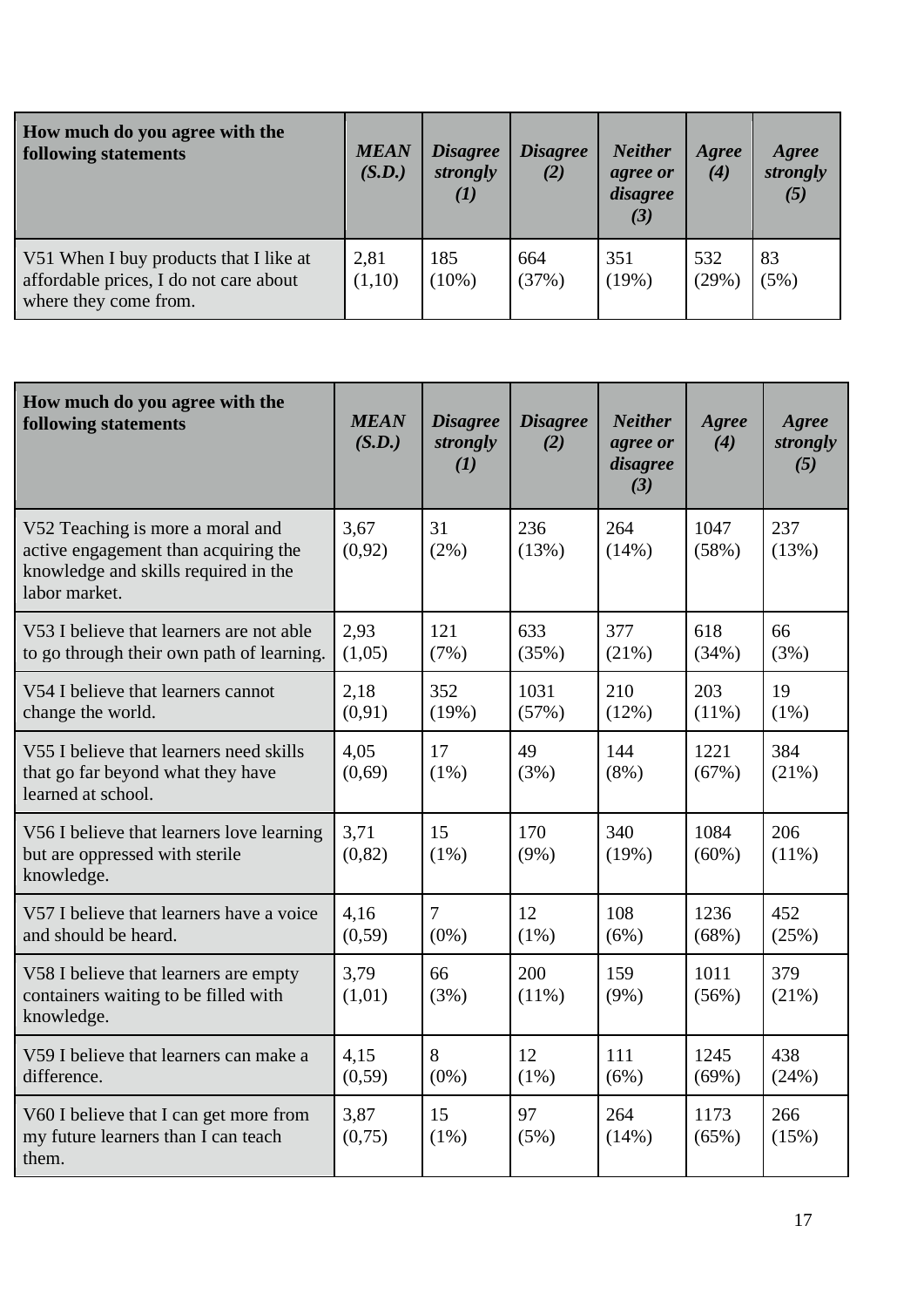| How much do you agree with the<br>following statements                                                           | <b>MEAN</b><br>(S.D.) | <b>Disagree</b><br>strongly<br>(I) | <b>Disagree</b><br>(2) | <b>Neither</b><br>agree or<br>disagree<br>(3) | Agree<br>(4)  | Agree<br>strongly<br>(5) |
|------------------------------------------------------------------------------------------------------------------|-----------------------|------------------------------------|------------------------|-----------------------------------------------|---------------|--------------------------|
| V61 I will do all the best to turn my<br>future learners more independent in<br>their think own learning.        | 4.08<br>(0,59)        | $\overline{4}$<br>$(0\%)$          | 25<br>$(2\%)$          | 148<br>$(8\%)$                                | 1274<br>(70%) | 364<br>(20%)             |
| V62 I believe that the teacher should<br>fight injustice even at the risk of losing<br>his/her job.              | 3,47<br>(0, 85)       | 30<br>(2%)                         | 180<br>$(10\%)$        | 662<br>(36%)                                  | 792<br>(44%)  | 151<br>$(8\%)$           |
| V63 I believe in the advisory role of the<br>teacher.                                                            | 4,16<br>(0, 58)       | 8<br>$(0\%)$                       | 10<br>$(1\%)$          | 107<br>(6%)                                   | 1242<br>(68%) | 448<br>(25%)             |
| V64 I believe that the teacher should<br>bring the school to society and society<br>at school.                   | 4,07<br>(0,62)        | 8<br>$(0\%)$                       | 22<br>$(1\%)$          | 176<br>$(10\%)$                               | 1232<br>(68%) | 377<br>(21%)             |
| V65 I believe that the teacher should<br>talk to his/her learners about the causes<br>of an unsustainable world. | 3,95<br>(0,63)        | 6<br>$(1\%)$                       | 35<br>$(2\%)$          | 260<br>(14%)                                  | 1255<br>(69%) | 259<br>(14%)             |
| V66 I believe that the teacher should<br>aim to teach the transformation of self<br>and society.                 | 4,06<br>(0, 56)       | 5<br>$(0\%)$                       | 19<br>$(1\%)$          | 152<br>$(8\%)$                                | 1334<br>(74%) | 305<br>(17%)             |
| V67 I believe that the teacher should see<br>the curriculum as a fixed and prescribed<br>package of knowledge.   | 3,80<br>(0, 81)       | 29<br>$(2\%)$                      | 134<br>(7%)            | 230<br>(13%)                                  | 1199<br>(66%) | 223<br>(12%)             |

| Does your School have the             | <b>YES</b> | N <sub>O</sub> |
|---------------------------------------|------------|----------------|
| following?                            | (1)        | (0)            |
| V68 Its own written statement about   | 1485       | 330            |
| the use of ICT                        | (82%)      | (18%)          |
| V69 Its own written statement         | 1435       | 380            |
| specifically about the use of ICT for | (79%)      | (21%)          |
| pedagogical purposes                  |            |                |
| V70 A policy and actions to use ICT   | 1438       | 377            |
| for teaching and learning in specific | (79%)      | (21%)          |
| subjects                              |            |                |
| V71 Regular discussions with          | 1302       | 513            |
| students and teaching staff about ICT | (72%)      | (28%)          |
| use for pedagogical purposes          |            |                |
| V72 A specific policy or programme    | 1330       | 485            |
| to prepare students for responsible   | (73%)      | 27%            |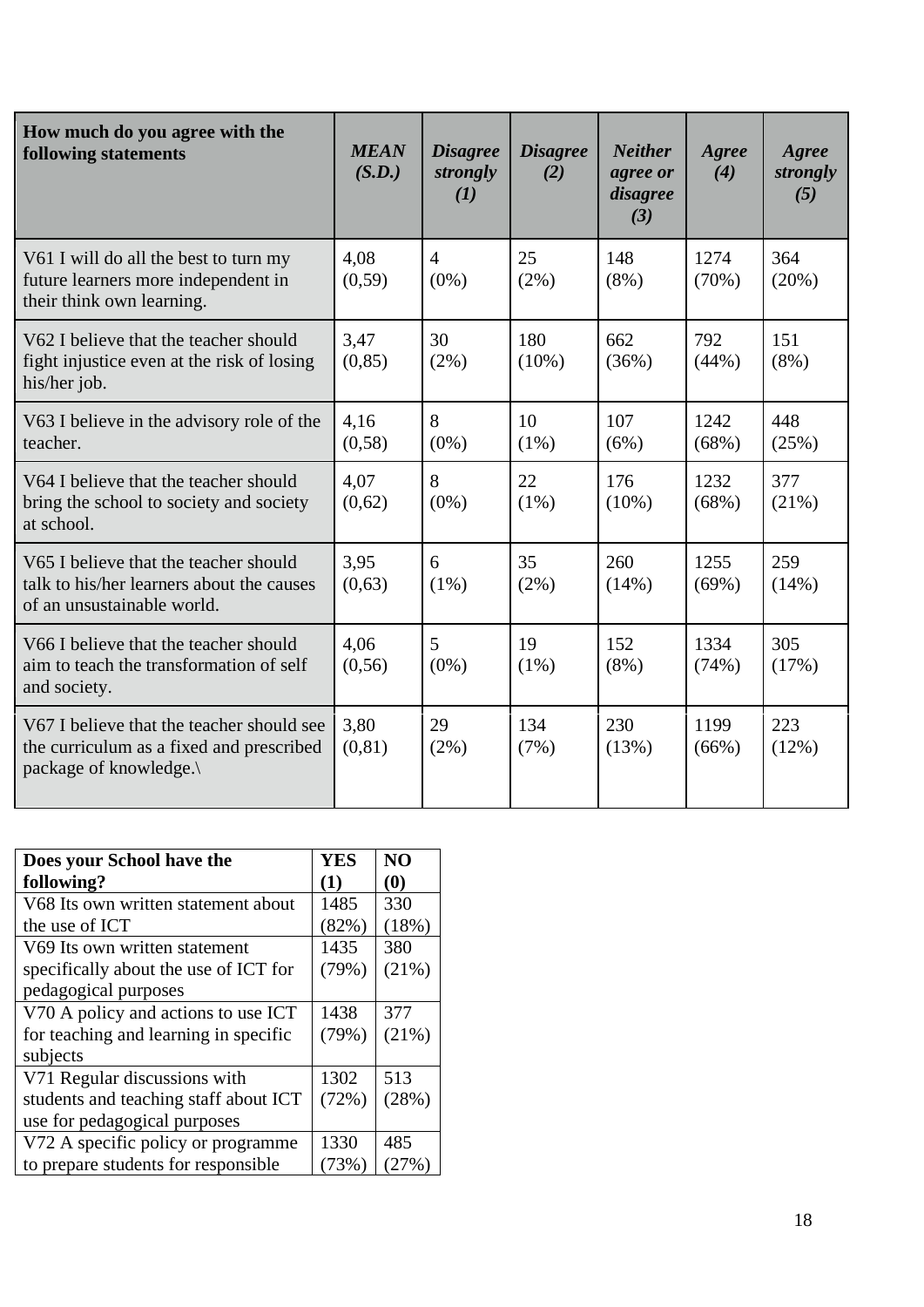| internet behaviour                     |       |       |
|----------------------------------------|-------|-------|
| V73 A specific policy about using      | 1144  | 671   |
| social networks (Facebook, etc.) in    | (63%) | (37%) |
| teaching and learning                  |       |       |
| V74 A specific policy to promoting     | 1427  | 388   |
| cooperation and collaboration among    | (79%) | (21%) |
| teachers                               |       |       |
| V75 Scheduled time for students and    | 1368  | 447   |
| teachers to meet to share, evaluate or | (75%) | (25%) |
| develop instructional materials and    |       |       |
| approaches                             |       |       |

| Does your school reward teachers for using   | <b>YES</b> | N <sub>O</sub> |
|----------------------------------------------|------------|----------------|
| ICT in teaching and learning?                |            |                |
| V76 Financial incentives (bonus, increase in | 333        | 1482           |
| salary)                                      | (18%)      | (82%)          |
| V77 Reduced number of teaching hours         | 340        | 1475           |
|                                              | (19%)      | (81%)          |
| V78 Competitions and prizes                  | 818        | 997            |
|                                              | (45%)      | (55%)          |
| V79 Additional training hours                | 704        | 1111           |
|                                              | (39%)      | (61%)          |
| V80 Additional ICT equipment for the         | 868        | 947            |
| classroom                                    | (48%)      | (52%)          |
| V81 Other (What?)                            | 867        | 948            |
|                                              | (48%)      | (52%)          |

| How often do you use the ICTs devices listed | <b>MEAN</b> | <b>Never</b> | A few      | <b>Monthly</b> | <b>Weekly</b> |
|----------------------------------------------|-------------|--------------|------------|----------------|---------------|
| below in your teaching?                      | (S.D.)      | (1)          | times a    | (3)            | (4)           |
|                                              |             |              | year $(2)$ |                |               |
| V82 Personal computers                       | 3,39        | 92           | 260        | 313            | 1150          |
|                                              | (0,91)      | (5%)         | (14%)      | (17%)          | (64%)         |
| V83 Interactive whiteboards                  | 2,19        | 820          | 274        | 174            | 493           |
|                                              | (1,28)      | (46%)        | (16%)      | $(10\%)$       | (28%)         |
| V84 Video conferencing systems               | 1,73        | 1008         | 431        | 234            | 140           |
|                                              | (0,96)      | (55%)        | (24%)      | (13%)          | $(8\%)$       |
| V85 Learning Management Systems (Moodle)     | 1,96        | 814          | 459        | 340            | 199           |
| etc)                                         | (1,04)      | (45%)        | (25%)      | (19%)          | $(11\%)$      |
| V86 Audio equipment (including software)     | 2,72        | 259          | 511        | 448            | 543           |
|                                              | (1,05)      | (15%)        | (29%)      | (25%)          | (31%)         |
| V87 Digital photo cameras (including editing | 2,38        | 466          | 567        | 402            | 379           |
| software)                                    | (1,08)      | (26%)        | (31%)      | (22%)          | (21%)         |
| V88 Word processing (e.g., Word)             | 3,23        | 152          | 281        | 375            | 1004          |
|                                              | (1,00)      | $(8\%)$      | (16%)      | (21%)          | (55%)         |
| V89 Databases (e.g., Access)                 | 2,40        | 487          | 539        | 359            | 428           |
|                                              | (1,12)      | (27%)        | $(30\%)$   | (20%)          | (23%)         |
| V90 Spreadsheets (e.g., Excel)               | 2,89        | 218          | 431        | 496            | 669           |
|                                              | (1,04)      | (12%)        | (24%)      | (27%)          | (37%)         |
| V91 Graphics (e.g., Paint, Photoshop)        | 2,40        | 422          | 575        | 485            | 331           |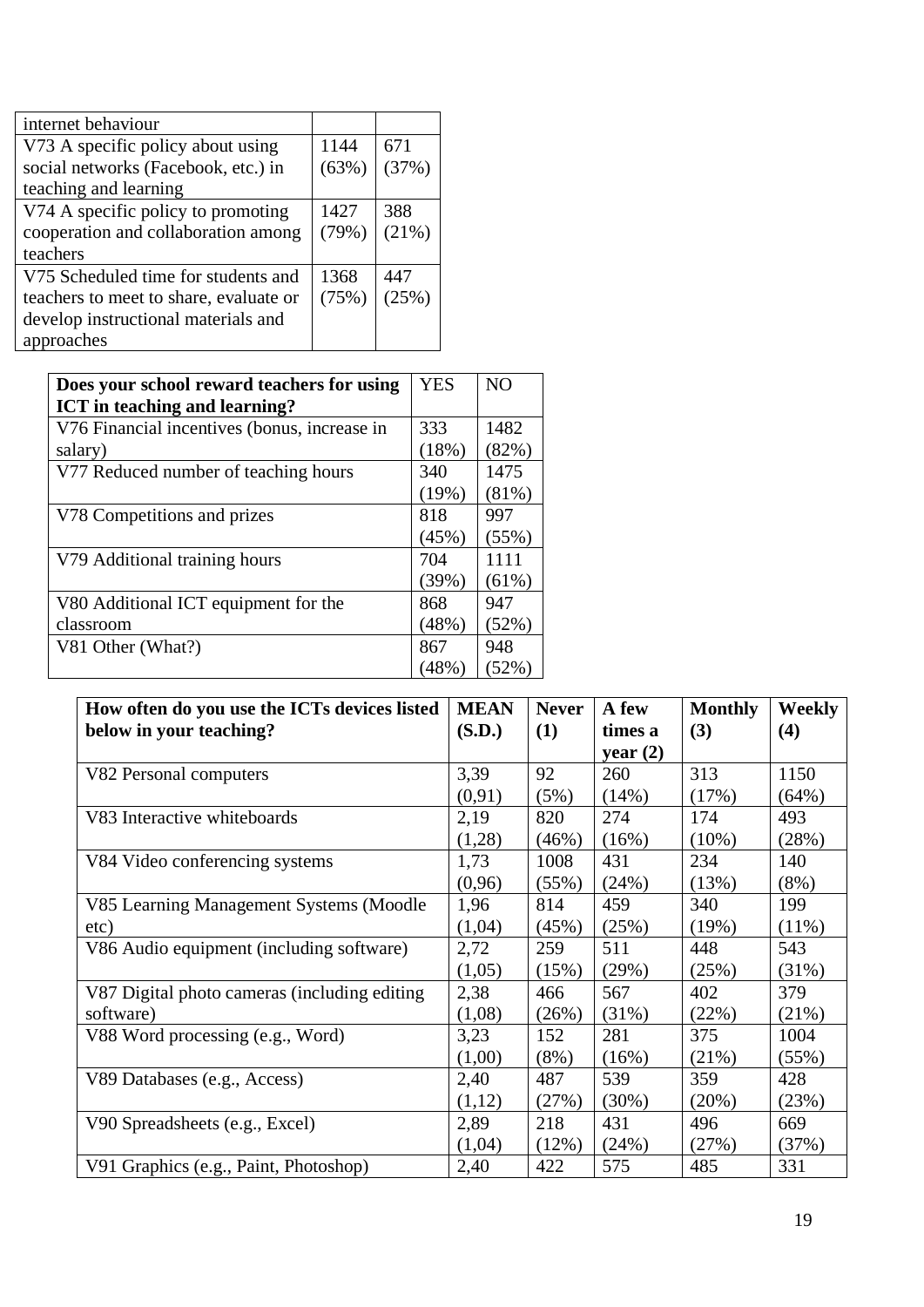| Is the use of ICT in teaching and learning   | <b>MEAN</b>            | Not at        | A little | <b>Partially</b> | A lot    |
|----------------------------------------------|------------------------|---------------|----------|------------------|----------|
| adversely affected by the following?         | $\frac{(S,D)}{(1,04)}$ | all,<br>(23%) | (32%)    | (27%)            | (18%)    |
| V92 Multimedia authoring software            | 2,13                   | 622           | 583      | 363              | 245      |
|                                              | (1,03)                 | (34%)         | (32%)    | (20%)            | (14%)    |
| V93 Presentation software (e.g., PowerPoint) | 2,83                   | 180           | 542      | 496              | 595      |
|                                              | (1,00)                 | $(10\%)$      | (30%)    | (27%)            | (33%)    |
| V94 Internet                                 | 3,41                   | 106           | 218      | 314              | 1174     |
|                                              | (0, 91)                | (6%)          | (12%)    | (17%)            | (65%)    |
| V95 Concept mapping (e.g., Kidspiration,     | 2,11                   | 683           | 505      | 364              | 259      |
| Inspiration)                                 | (1,07)                 | (38%)         | (28%)    | (20%)            | (14%)    |
| V96 Publishing software (e.g., Publisher)    | 2,03                   | 699           | 574      | 313              | 224      |
|                                              | (1,03)                 | (39%)         | (32%)    | (17%)            | (12%)    |
| V97 Email                                    | 3,10                   | 201           | 318      | 394              | 900      |
|                                              | (1,05)                 | $(11\%)$      | (17%)    | (22%)            | $(50\%)$ |
| V98 Webpage authoring software               | 1,99                   | 805           | 434      | 252              | 272      |
|                                              | (1,10)                 | (46%)         | (25%)    | (14%)            | (15%)    |
| V99 Wikis                                    | 1,93                   | 881           | 417      | 272              | 241      |
|                                              | (1,08)                 | (49%)         | (23%)    | (15%)            | (13%)    |
| V100 Blogs                                   | 2,00                   | 766           | 516      | 297              | 231      |
|                                              | (1,05)                 | (42%)         | (29%)    | (16%)            | (13%)    |
| V101 Forums                                  | 1,86                   | 835           | 548      | 267              | 161      |
|                                              | (0, 97)                | (46%)         | (30%)    | (15%)            | (9%)     |
| V102 Communication (e.g. Skype or similar)   | 2,08                   | 770           | 442      | 295              | 306      |
|                                              | (1,12)                 | (43%)         | (24%)    | (16%)            | (17%)    |
| V103 Programming languages (e.g., Logo, C)   | 1,72                   | 1036          | 391      | 234              | 149      |
|                                              | (0,98)                 | (57%)         | (22%)    | (13%)            | $(8\%)$  |
| V104 Modeling software (e.g., Model-It,      | 1,43                   | 1273          | 353      | 128              | 58       |
| Stella)                                      | (0,76)                 | (70%)         | (20%)    | (7%)             | (3%)     |
| V105 Microworlds/Simulations                 | 1,60                   | 1162          | 346      | 162              | 141      |
|                                              | (0, 94)                | (64%)         | (19%)    | (9%)             | $(8\%)$  |
| V106 Other (please specify below)            | 1,50                   | 1224          | 221      | 99               | 144      |
|                                              | (0, 94)                | (72%)         | (13%)    | (6%)             | $(9\%)$  |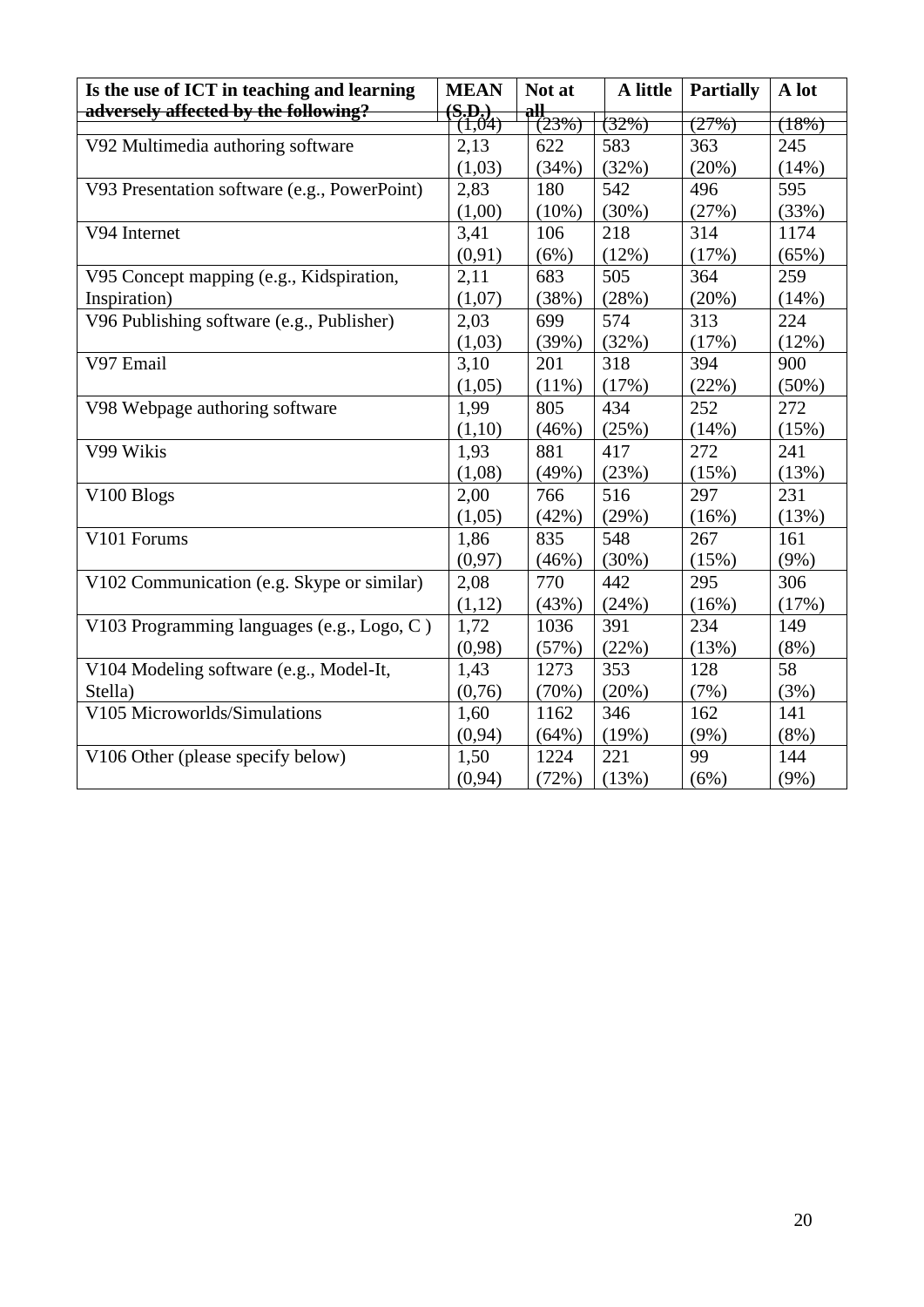| V107 School computers out of date and/or      | 2,86    | 213      | 406   | 627   | 569     |
|-----------------------------------------------|---------|----------|-------|-------|---------|
| needing repair.                               | (0,99)  | (12%)    | (22%) | (35%) | (31%)   |
| V108 Insufficient number of Internet          | 2,82    | 194      | 447   | 672   | 502     |
| connected computers.                          | (0,96)  | (11%)    | (24%) | (37%) | (28%)   |
| V109 Insufficient Internet bandwidth or       | 2,93    | 144      | 427   | 663   | 581     |
| speed.                                        | (0,93)  | $(8\%)$  | (24%) | (36%) | (32%)   |
| V110 Insufficient number of interactive       | 2,69    | 380      | 389   | 451   | 593     |
| whiteboards                                   | (1,13)  | (21%)    | (21%) | (25%) | (33%)   |
| V111 Insufficient number of computers.        | 2,82    | 241      | 406   | 610   | 558     |
|                                               | (1,02)  | (13%)    | (22%) | (34%) | (31%)   |
| V112 Insufficient number of laptops and       | 2,74    | 268      | 438   | 601   | 507     |
| notebooks                                     | (1,02)  | (15%)    | (24%) | (33%) | (28%)   |
| V113 Lack of adequate skills of teachers      | 2,70    | 168      | 593   | 617   | 394     |
|                                               | (0, 92) | (10%)    | (33%) | (35%) | (22%)   |
| V114 Insufficient technical support for       | 2,79    | 180      | 505   | 651   | 479     |
| teachers                                      | (0,95)  | $(10\%)$ | (28%) | (36%) | (26%)   |
| V115 Insufficient pedagogical support for     | 2,67    | 206      | 553   | 708   | 347     |
| teachers                                      | (1,02)  | $(11\%)$ | (31%) | (39%) | (19%)   |
| V116 Lack of adequate content/material for    | 2,61    | 240      | 562   | 684   | 329     |
| teaching                                      | (0,93)  | (13%)    | (31%) | (38%) | (18%)   |
| V117 Lack of content in national language     | 2,47    | 317      | 593   | 636   | 268     |
|                                               | (0,95)  | (17%)    | (33%) | (35%) | (15%)   |
| V118 Too difficult to integrate ICT use into  | 2,40    | 300      | 687   | 627   | 200     |
| the curriculum                                | (0, 89) | (16%)    | (38%) | (35%) | (11%)   |
| V119 Lack of pedagogical models on how to     | 2,50    | 261      | 632   | 680   | 241     |
| use ICT for learning                          | (0,90)  | (14%)    | (35%) | (38%) | (13%)   |
| V120 School time organisation (fixed lesson   | 2,60    | 248      | 559   | 672   | 335     |
| time, etc.)                                   | (0, 94) | (14%)    | (31%) | (37%) | (18%)   |
| V121 School space organization (classroom     | 2,63    | 271      | 500   | 678   | 363     |
| size and furniture, etc)                      | (0, 97) | (15%)    | (28%) | (37%) | (20%)   |
| V122 Pressure to prepare students for exams   | 2,66    | 243      | 520   | 655   | 395     |
| and tests.                                    | (0,96)  | (13%)    | (29%) | (36%) | (22%)   |
| V123 Most parents not in favour of the use of | 2,39    | 435      | 524   | 573   | 283     |
| ICT at school.                                | (1,01)  | (24%)    | (29%) | (31%) | (16%)   |
| V124 Most teachers not in favour of the use   | 2,31    | 453      | 566   | 578   | 218     |
| of ICT at school                              | (0,98)  | (25%)    | (31%) | (32%) | (12%)   |
| V125 Lack of interest of teachers             | 2,38    | 395      | 576   | 602   | 241     |
|                                               | (0, 97) | (22%)    | (32%) | (33%) | (13%)   |
| V126 No or unclear benefit to use ICT for     | 2,28    | 462      | 577   | 574   | 202     |
| teaching                                      | (0,97)  | (25%)    | (32%) | (32%) | (11%)   |
| V127 Using ICT in teaching and learning not   | 2,11    | 629      | 518   | 504   | 163     |
| being a goal in our school.                   | (0,99)  | (35%)    | (28%) | (28%) | $(9\%)$ |
| V128 Lack of in-service training,             | 2,57    | 244      | 593   | 677   | 300     |
|                                               | (0,92)  | (14%)    | (33%) | (37%) | (16%)   |
| V129 Lack of appropriate software,            | 2,68    | 212      | 551   | 651   | 401     |
| hardware, and materials,                      | (0,95)  | (12%)    | (30%) | (36%) | (22%)   |
| V130 Lack of appropriate course content and   | 2,58    | 236      | 600   | 664   | 313     |
| instructional programs.                       | (0,92)  | (13%)    | (33%) | (37%) | (17%)   |
| V131 Lack of technical, administrative and    | 2,59    | 257      | 565   | 647   | 344     |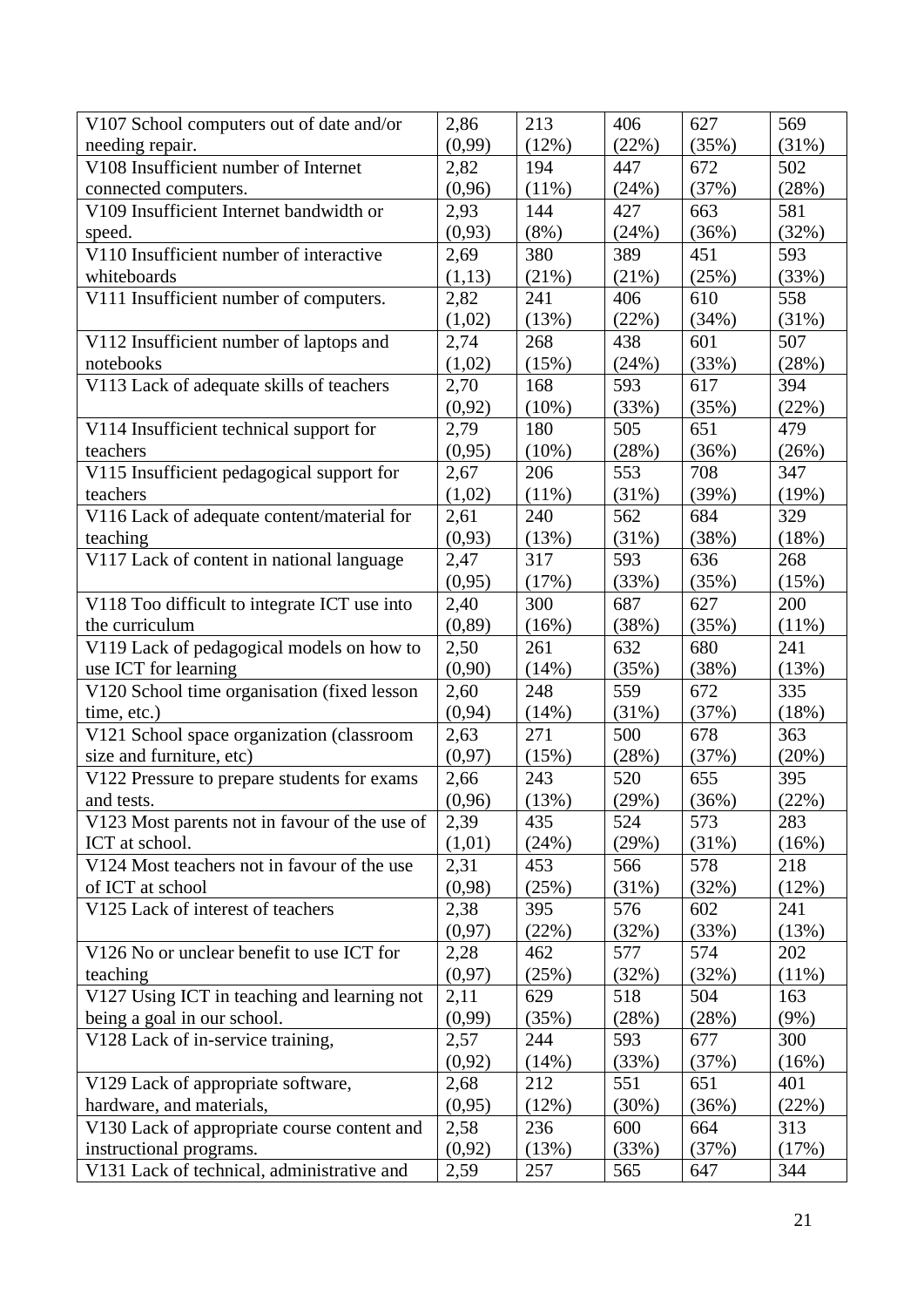| institutional support,                        | (0,95)  | (14%) | (31%) | (36%) | (19%) |
|-----------------------------------------------|---------|-------|-------|-------|-------|
| V132 Crowded classrooms.                      | 2,70    | 279   | 458   | 598   | 479   |
|                                               | (1,02)  | (16%) | (25%) | (33%) | (26%) |
| V133 Inadequate number of ICT-related         | 2,57    | 284   | 540   | 657   | 332   |
| courses.                                      | (0,96)  | (16%) | (30%) | (36%) | (18%) |
| V134 Lack of motivation of the teacher        | 2,53    | 288   | 571   | 654   | 299   |
| educators concerning the use of ICTs in their | (0,95)  | (16%) | (31%) | (36%) | (17%) |
| classes.                                      |         |       |       |       |       |
| V135 Lack of motivation of the prospective    | 2,50    | 306   | 574   | 651   | 281   |
| teachers concerning the use of ICTs in their  | (0,95)  | (17%) | (32%) | (36%) | (15%) |
| courses and their future classes.             |         |       |       |       |       |
| V136 Lack of good role models for             | 2,50    | 306   | 560   | 683   | 263   |
| prospective teachers.                         | (0, 94) | (17%) | (31%) | (38%) | (14%) |
| V137 Lack of time for training, exploration   | 2,68    | 200   | 557   | 675   | 380   |
| and preparation.                              | (0,93)  | (11%) | (31%) | (37%) | (21%) |
| V138 Lack of models of good practice in       | 2,58    | 253   | 565   | 695   | 301   |
| ICT.                                          | (0,93)  | (14%) | (31%) | (38%) | (17%) |
| V139 Negative attitudes towards computers     | 2,33    | 401   | 631   | 559   | 222   |
| in education.                                 | (0,95)  | (22%) | (35%) | (31%) | (12%) |
| V140 Computer anxiety and a lack of           | 2,37    | 361   | 634   | 600   | 218   |
| confidence.                                   | (0,93)  | (20%) | (35%) | (33%) | (12%) |
| V141 Fear of change and a lack of personal    | 2,35    | 373   | 634   | 604   | 202   |
| change management skills.                     | (0,93)  | (21%) | (35%) | (33%) | (11%) |
| V142 Limited knowledge on how to make         | 2,54    | 218   | 631   | 677   | 272   |
| full use of ICT                               | (0,92)  | (12%) | (35%) | (38%) | (15%) |
| V143 Lack of time in school                   | 2,59    | 265   | 558   | 651   | 340   |
|                                               | (0,95)  | (14%) | (31%) | (36%) | (19%) |
| V144 Limited understanding on how to          | 2,56    | 229   | 613   | 702   | 270   |
| integrate ICT into teaching                   | (0, 89) | (12%) | (34%) | (39%) | (15%) |
| V145 Lack of software or websites that        | 2,51    | 287   | 596   | 657   | 274   |
| support teaching and learning                 | (0,93)  | (16%) | (33%) | (36%) | (15%) |

| What importance do you attach to the | <b>MEAN</b> | N <sub>0</sub> | <b>Of little</b> | <b>Quite good</b> | Very good  |
|--------------------------------------|-------------|----------------|------------------|-------------------|------------|
| following?                           | (S.D.)      | importance     | importance       | importance        | importance |
|                                      |             | at all         |                  |                   |            |
| V146 Better access to technological  | 3,27        | 29             | 199              | 837               | 750        |
| equipment                            | (0,72)      | (2%)           | $(11\%)$         | (46%)             | $(41\%)$   |
| V147 Reliability of equipment        | 3,24        | 29             | 205              | 885               | 694        |
|                                      | (0,71)      | (2%)           | $(11\%)$         | (49%)             | (38%)      |
| V148 Availability of high quality    | 3,24        | 30             | 194              | 906               | 684        |
| equipment                            | (0,70)      | (2%)           | $(11\%)$         | $(50\%)$          | (37%)      |
| V149 Training/courses in pedagogical | 3,25        | 29             | 193              | 893               | 699        |
| use of ICT                           | (0,70)      | $(2\%)$        | $(11\%)$         | (49%)             | (38%)      |
| V150 Pedagogical ICT-support (e.g.   | 3,19        | 36             | 246              | 878               | 654        |
| "hotline")                           | (0,74)      | $(2\%)$        | (14%)            | (48%)             | (36%)      |
| V151 Technological hands-on          | 3,22        | 32             | 232              | 851               | 699        |
| training/courses                     | (0,73)      | (2%)           | (13%)            | (47%)             | (38%)      |